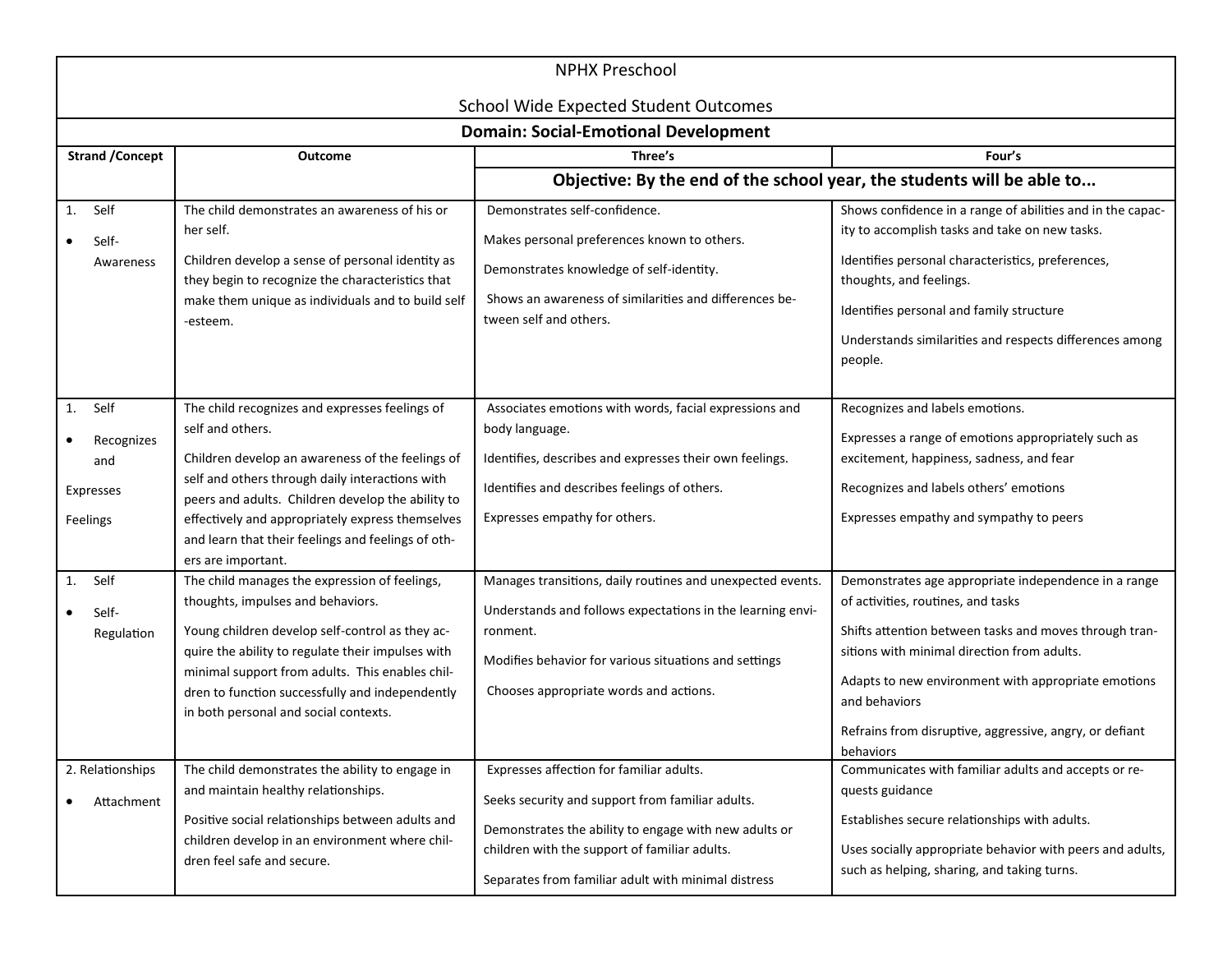| 2. Relationships<br>Social<br><b>Interactions</b> | The child displays socially competent behavior.<br>Children's interactions with peers and adults<br>imply an understanding of mutual rights and the<br>ability to balance their needs with those of oth-<br>ers.                                                                                                                                                                                                                                                           | Responds when adults or other children initiate interac-<br>tions<br>Initiates and sustains positive interactions with adults and<br>other children.                  | Cooperates with others.<br>Develops friendships with peers.<br>Resolves conflict with peers alone and/or with adult<br>intervention as appropriate.                                        |
|---------------------------------------------------|----------------------------------------------------------------------------------------------------------------------------------------------------------------------------------------------------------------------------------------------------------------------------------------------------------------------------------------------------------------------------------------------------------------------------------------------------------------------------|-----------------------------------------------------------------------------------------------------------------------------------------------------------------------|--------------------------------------------------------------------------------------------------------------------------------------------------------------------------------------------|
| 2. Relationships<br>Respect                       | The child acknowledges the rights and property<br>of self and others.<br>When children interact with others, they be-<br>come aware of the limits and boundaries of ac-<br>ceptable behavior and begin to learn about the<br>possible consequences of their actions. They<br>learn to manage their behavior and develop ap-<br>propriate social interactions with other children.<br>Additionally, children thrive in environments<br>when they have a sense of ownership. | Respects the rights and property of others.<br>Defends own rights and the rights of others.<br>Shows respect for learning materials in the learning envi-<br>ronment. | Understands the reasons for rules in the home and class-<br>room, and for laws in the community.<br>Recognizes cause and effect relationships<br>Helps, shares, and cooperates in a group. |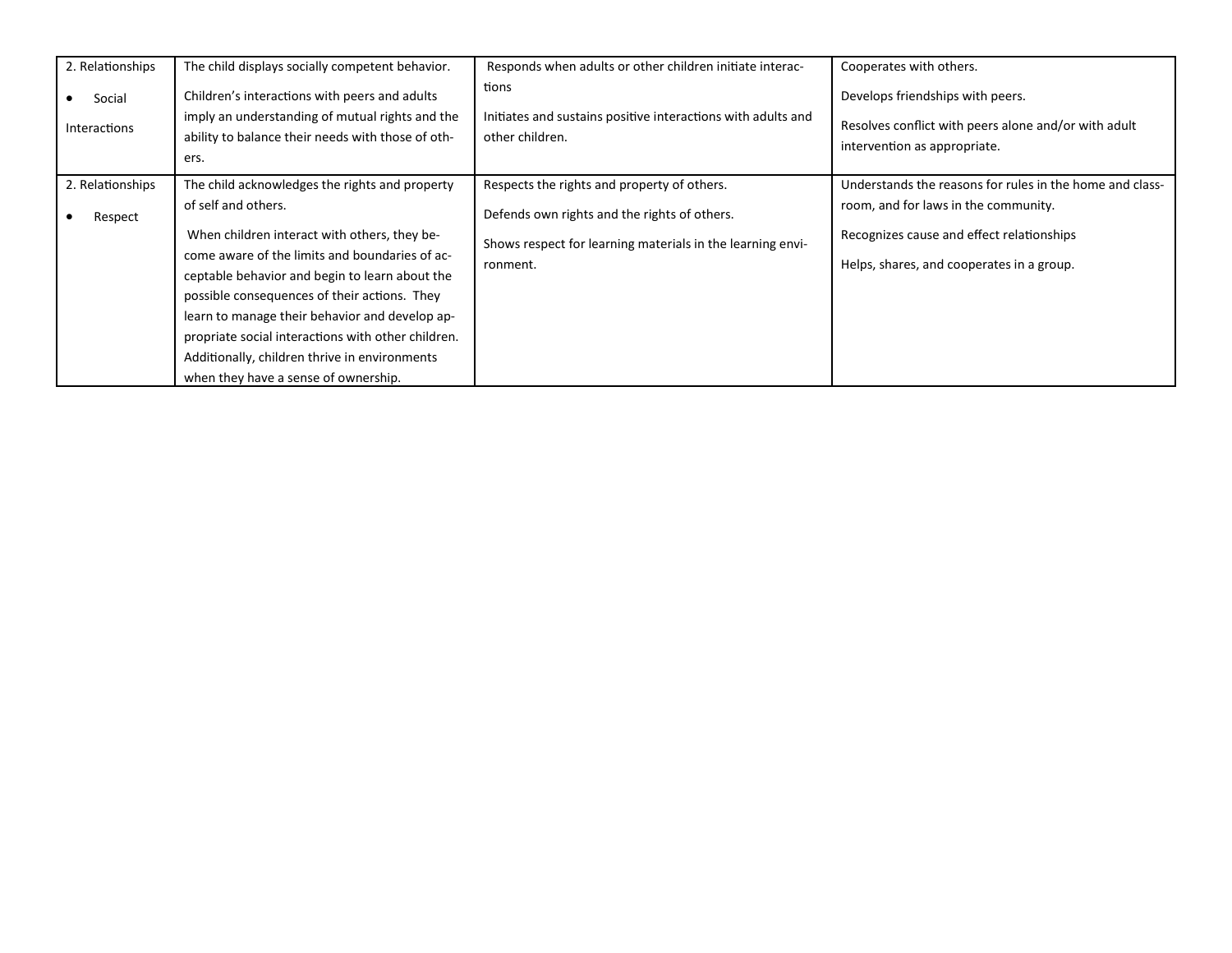| <b>NPHX Preschool</b>                                                               |                                                                                                                                                                                                                                                                                                                                                                                                                            |                                                                                                                                                                                                                                                                                                                                    |                                                                                                                                                                                                                                                                                                                                                                  |  |
|-------------------------------------------------------------------------------------|----------------------------------------------------------------------------------------------------------------------------------------------------------------------------------------------------------------------------------------------------------------------------------------------------------------------------------------------------------------------------------------------------------------------------|------------------------------------------------------------------------------------------------------------------------------------------------------------------------------------------------------------------------------------------------------------------------------------------------------------------------------------|------------------------------------------------------------------------------------------------------------------------------------------------------------------------------------------------------------------------------------------------------------------------------------------------------------------------------------------------------------------|--|
|                                                                                     |                                                                                                                                                                                                                                                                                                                                                                                                                            | <b>School Wide Expected Student Outcomes</b><br><b>Domain: Approaches to Learning</b>                                                                                                                                                                                                                                              |                                                                                                                                                                                                                                                                                                                                                                  |  |
| <b>Strand / Concept</b>                                                             | <b>Outcome</b>                                                                                                                                                                                                                                                                                                                                                                                                             | <b>Threes</b>                                                                                                                                                                                                                                                                                                                      | Four's                                                                                                                                                                                                                                                                                                                                                           |  |
|                                                                                     |                                                                                                                                                                                                                                                                                                                                                                                                                            | Objective: By the end of the school year, the students will be able to                                                                                                                                                                                                                                                             |                                                                                                                                                                                                                                                                                                                                                                  |  |
| 1: Initiative and<br>Curiosity<br>Initiative                                        | The child demonstrates self-direction while par-<br>ticipating in a range of activities and routines.<br>Initiative refers to a child's ability to exhibit a<br>spirit of independence and sense of control over<br>their choices. It also reflects the child's willing-<br>ness to pursue social relationships and to<br>demonstrate a growing sense of self-sufficiency<br>and confidence while interacting with others. | Seeks interaction with others.<br>Develops independence during activities, routines, and play.<br>Exhibits adaptability, imagination, and inventiveness when<br>attempting tasks and activities.                                                                                                                                   | Joins in cooperative play with others and invites<br>others to play<br>Develops age-appropriate independence in a range<br>of activities, routines, and tasks<br>Demonstrates flexibility, imagination, and inventive-<br>ness in approaching tasks and activities.<br>Demonstrates eagerness to learn about and discuss<br>a range of topics, ideas, and tasks. |  |
| Initiative and<br>1:<br>Curiosity<br>Curiosity                                      | The child demonstrates eagerness to learn about<br>and discuss a range of topics, ideas, and activi-<br>ties.<br>Curiosity relates to children's natural tendencies<br>as active learners to explore all aspects of the<br>environment, from objects and people, to ideas<br>and customs. It is through discovering the an-<br>swers to their own questions that children con-<br>struct knowledge.                        | Shows interest in learning new things and trying new experi-<br>ences.<br>Expresses interest in people<br>Asks questions to get information.                                                                                                                                                                                       | Demonstrates eagerness to learn about and discuss<br>a range of topics, ideas, and tasks.<br>Develops friendships with peers.<br>Asks questions and seeks new information.                                                                                                                                                                                       |  |
| 2: Attentiveness<br>(engagement) and<br>persistence <sup>[2]</sup><br>Attentiveness | The child demonstrates the ability to focus on an<br>activity with deliberate concentration despite<br>distractions.<br>Attentiveness refers to the child's ability to focus<br>attention and concentrate. The child will sustain<br>a plan sequence. This enhances academic learn-<br>ing, including language acquisition and problem<br>solving, as well as social skills and cooperation.                               | Displays ability to hold attention when engaged in an activi-<br>ty.<br>Sustains attention for extended periods of time when en-<br>gaged in an age-appropriate activity despite distractions or<br>interruptions<br>Increases ability to focus attention, and can return to activi-<br>ties after distractions and interruptions. | Maintains interest in a project or activity until com-<br>pleted<br>Resists distractions, maintains attention, and contin-<br>ues the task at hand through frustration or challeng-<br>es.<br>Shifts attention between tasks and moves through<br>transitions with minimal direction from adults                                                                 |  |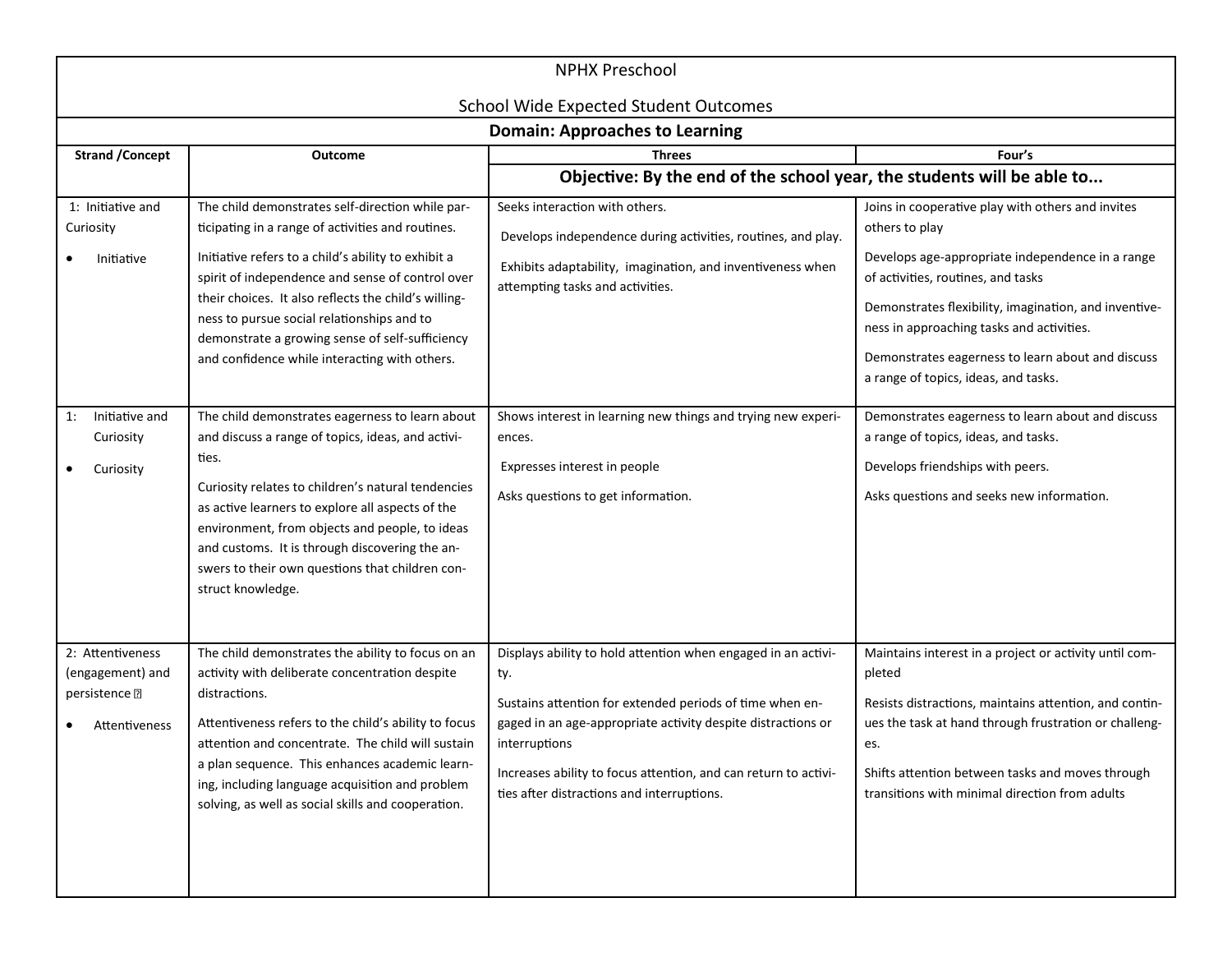| 2: Attentiveness<br>(engagement) and<br>persistence<br>Persistence | The child demonstrates the ability to maintain<br>and sustain a challenging task.<br>Starting at a very young age, children develop an<br>understanding of how to maintain and sustain a<br>task. Children demonstrate persistence in their<br>capacity to engage in what they are doing and to<br>meet challenges appropriate to their level of<br>development. Children stay longer in a center<br>and engage in an activity with increasing regular-<br>ity. The ability to persist in a task is an important<br>element in learning. | Pursues challenges<br>Copes with frustration or disappointment.<br>Establishes goals, generates plans and follows through to<br>completion                     | Maintains interest in a project or activity until com-<br>pleted<br>Refrains from disruptive, aggressive, angry, or defiant<br>behaviors.<br>Copes with frustration or disappointment.<br>Establishes goals, generates plans and follows through<br>to completion                                                        |
|--------------------------------------------------------------------|------------------------------------------------------------------------------------------------------------------------------------------------------------------------------------------------------------------------------------------------------------------------------------------------------------------------------------------------------------------------------------------------------------------------------------------------------------------------------------------------------------------------------------------|----------------------------------------------------------------------------------------------------------------------------------------------------------------|--------------------------------------------------------------------------------------------------------------------------------------------------------------------------------------------------------------------------------------------------------------------------------------------------------------------------|
| 3: Confidence<br>Confidence                                        | The child demonstrates self-assurance in a varie-<br>ty of circumstances.<br>Confident children feel positive about them-<br>selves and their ability to do things or to adapt to<br>changing situations. A confident child is willing<br>to take a reasonable risk, to express or defend<br>ideas, to try new experiences, or to engage in<br>challenging tasks.                                                                                                                                                                        | Expresses opinions or ideas.<br>Views self as competent and skilled<br>Is willing to take risks and consider a variety of alternatives                         | Shows confidence in a range of abilities and in the<br>capacity to accomplish tasks and take on new tasks.<br>Demonstrates age appropriate independence in a<br>range of activities, routines, and tasks.<br>Views self as competent and skilled<br>Is willing to take risks and consider a variety of alterna-<br>tives |
| 4: Creativity<br>Creativity                                        | The child demonstrates the ability to express<br>their own unique way of seeing the world.<br>Creativity can be expressed in many ways. We<br>commonly think of this word in association with<br>the expressive arts. However, creativity involves<br>being able to cope with new situations and prob-<br>lems as well as to see things from a different<br>perspective. A creative child extends and elabo-<br>rates on ideas and appreciates humor.                                                                                    | Uses imagination to generate new idea.<br>Appreciates humor.<br>Engages in inventive social play.                                                              | Engages in pretend play and acts out roles.<br>Expresses a range of emotions appropriately, such as<br>excitement, happiness, sadness and fear.<br>Uses creativity and imagination to manipulate materi-<br>als and assume roles in dramatic play situations,                                                            |
| 5: Reasoning and<br>Problem-solving<br>Reasoning                   | The child demonstrates the ability to analyze<br>information and situations in order to form judg-<br>ments.<br>Reasoning involves the child's ability to use prior<br>knowledge and information to generate an ap-<br>propriate decision. Logic and reasoning skills are<br>key components of child development and early<br>learning. These skills are essential for compe-<br>tence and success in school and other settings.                                                                                                         | Gathers information and reaches a conclusion.<br>Recognizes relationships between cause and effect.<br>Uses prior knowledge to build new knowledge and skills. | Classifies, compares, and contrasts objects, events and<br>experiences.<br>Recognizes relationships between cause and effect.<br>Uses prior knowledge to build new knowledge and<br>skills.                                                                                                                              |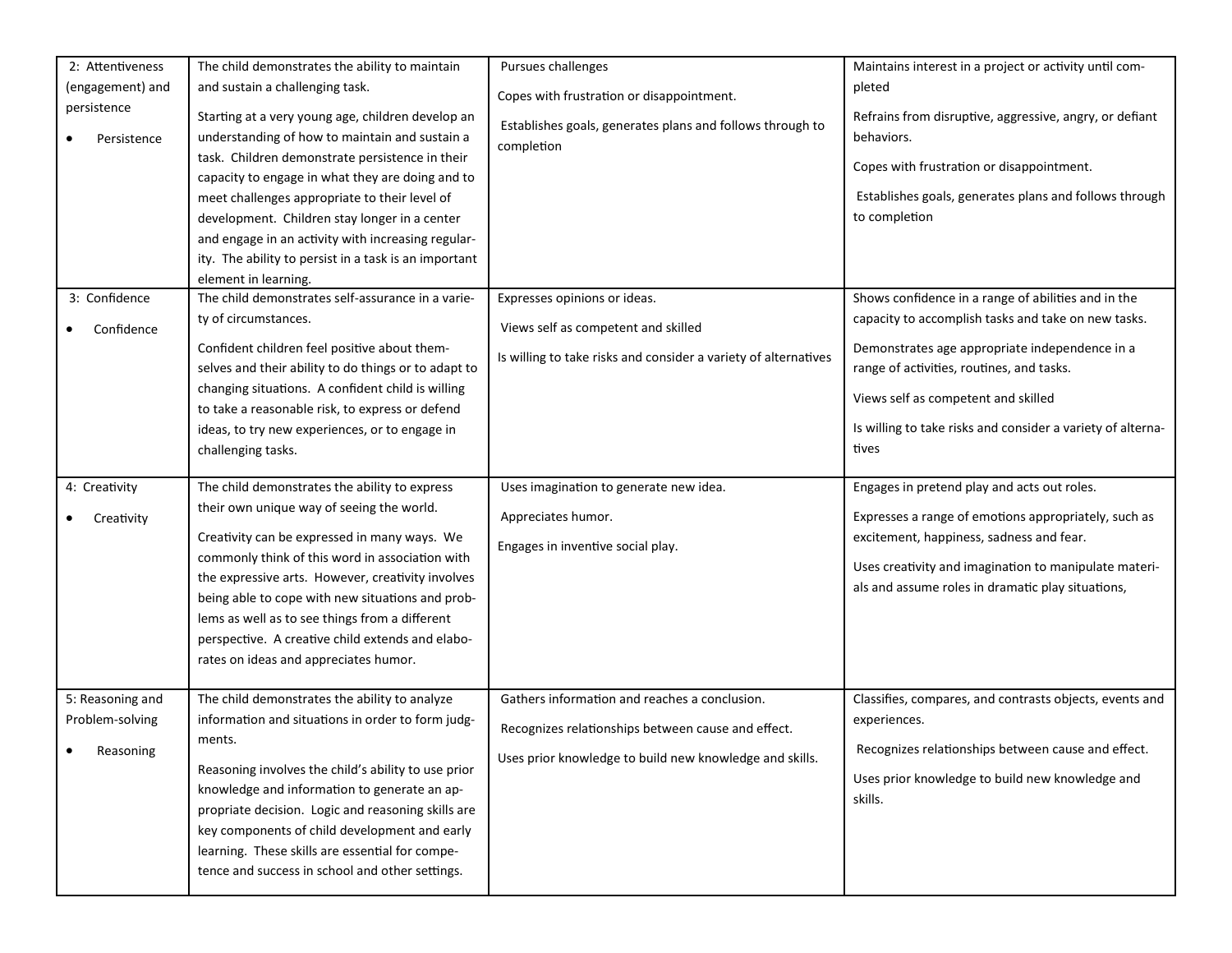| 5: Reasoning and    | The child demonstrates the ability to seek solu-                                                                                                                                                                                                              | Recognizes problems. Uses past knowledge to build new                                                                  | Recognizes problems. Uses past knowledge to build                                                                                                                                                                            |
|---------------------|---------------------------------------------------------------------------------------------------------------------------------------------------------------------------------------------------------------------------------------------------------------|------------------------------------------------------------------------------------------------------------------------|------------------------------------------------------------------------------------------------------------------------------------------------------------------------------------------------------------------------------|
| Problem-solving     | tions to problems.                                                                                                                                                                                                                                            | knowledge.                                                                                                             | new knowledge.                                                                                                                                                                                                               |
| Problem-<br>Solving | Problem solving involves the child's ability to<br>look for or find multiple solutions to a question,<br>task or problem. This ability is crucial for con-<br>structing knowledge as the child builds on prior<br>experiences and integrates new information. | Tries to solve problems.<br>Seeks adult assistance when support is required.<br>Works to solve a problem independently | Seeks multiple solutions to a question, task or problem.<br>Communicates with familiar adults and accepts or re-<br>quests guidance.<br>Resolves conflict with peers alone and/or with adult<br>intervention as appropriate. |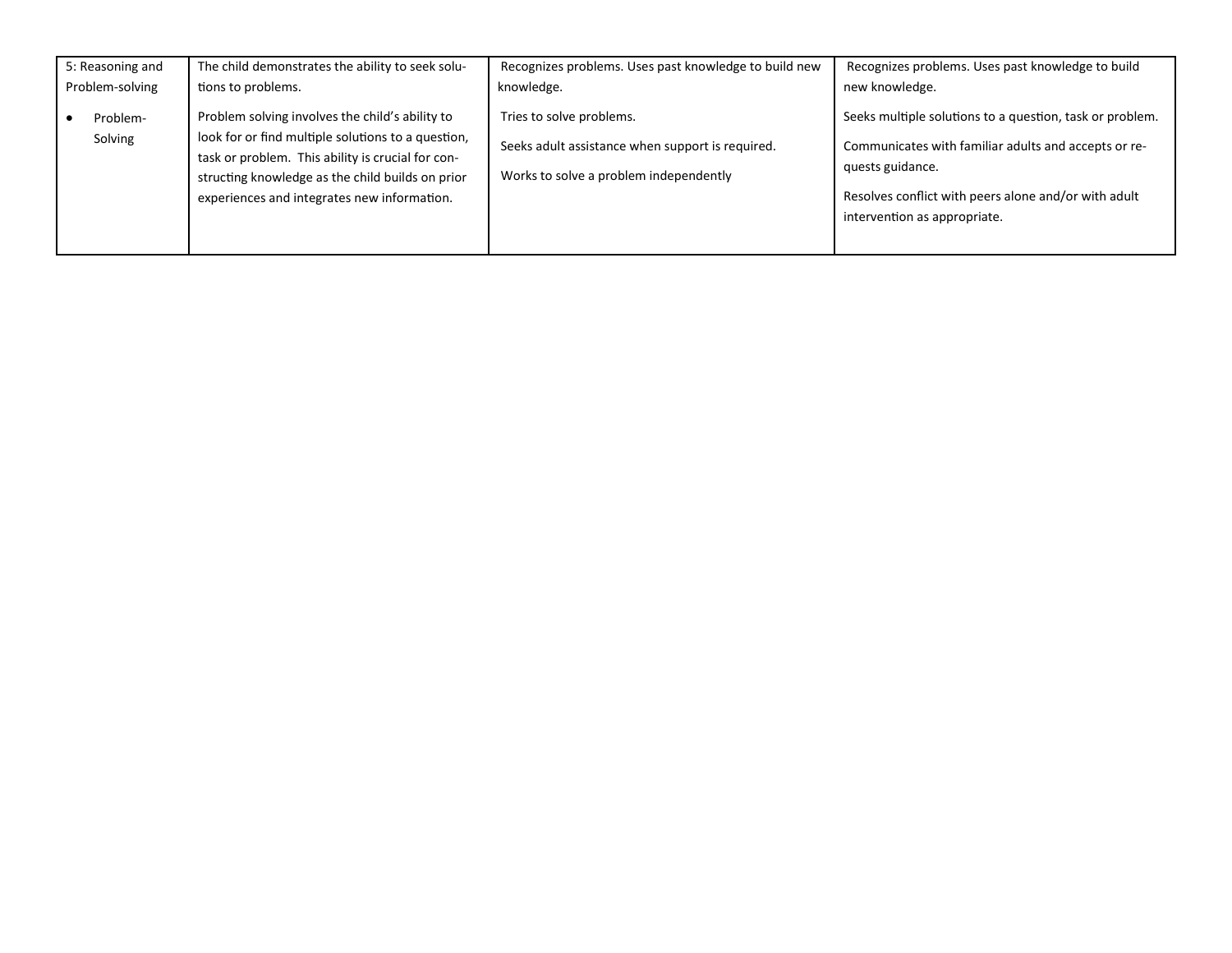| <b>NPHX Preschool</b>                                                  |                                                                                                                                                                                                                                                                                                                                                                                                                                                                                                                                                                                                                                                                                                                                                                                 |                                                                                                                                                                                                                                                                                                                                                                                                                                                                                                                                                                                                                                                         |                                                                                                                                                                                                                                                                                                                                                                                                                                                                                                                                                                                                                                    |  |
|------------------------------------------------------------------------|---------------------------------------------------------------------------------------------------------------------------------------------------------------------------------------------------------------------------------------------------------------------------------------------------------------------------------------------------------------------------------------------------------------------------------------------------------------------------------------------------------------------------------------------------------------------------------------------------------------------------------------------------------------------------------------------------------------------------------------------------------------------------------|---------------------------------------------------------------------------------------------------------------------------------------------------------------------------------------------------------------------------------------------------------------------------------------------------------------------------------------------------------------------------------------------------------------------------------------------------------------------------------------------------------------------------------------------------------------------------------------------------------------------------------------------------------|------------------------------------------------------------------------------------------------------------------------------------------------------------------------------------------------------------------------------------------------------------------------------------------------------------------------------------------------------------------------------------------------------------------------------------------------------------------------------------------------------------------------------------------------------------------------------------------------------------------------------------|--|
|                                                                        |                                                                                                                                                                                                                                                                                                                                                                                                                                                                                                                                                                                                                                                                                                                                                                                 | <b>School Wide Expected Student Outcomes</b><br><b>Domain: Language and Communication</b>                                                                                                                                                                                                                                                                                                                                                                                                                                                                                                                                                               |                                                                                                                                                                                                                                                                                                                                                                                                                                                                                                                                                                                                                                    |  |
| <b>Strand / Concept</b>                                                | <b>Outcome</b>                                                                                                                                                                                                                                                                                                                                                                                                                                                                                                                                                                                                                                                                                                                                                                  | <b>Threes</b>                                                                                                                                                                                                                                                                                                                                                                                                                                                                                                                                                                                                                                           | Four's                                                                                                                                                                                                                                                                                                                                                                                                                                                                                                                                                                                                                             |  |
| Objective: By the end of the school year, the students will be able to |                                                                                                                                                                                                                                                                                                                                                                                                                                                                                                                                                                                                                                                                                                                                                                                 |                                                                                                                                                                                                                                                                                                                                                                                                                                                                                                                                                                                                                                                         |                                                                                                                                                                                                                                                                                                                                                                                                                                                                                                                                                                                                                                    |  |
| 1: Language<br>Receptive<br>Language<br>Understanding                  | The child demonstrates understanding of direc-<br>tions, stories, and conversations.<br>During the preschool years, children learn lan-<br>guage more quickly than at any other time in<br>their lives. Associating language with pleasant<br>and stimulating experiences nurtures this devel-<br>opment. Young children's sense of words and<br>sentences, sensitivity to tone, and understanding<br>of ideas communicated, influences their abilities<br>to listen and to comprehend. Listening involves<br>active engagement with adults and peers as they<br>share their ideas, feelings, and needs. Language<br>is learned through engaging, interactive conver-<br>sations and related literacy activities such as oral<br>storytelling and interactive reading of books. | Demonstrates understanding a variety of finger-plays,<br>rhymes, chants, poems, conversations, and stories.<br>Actively engages in finger plays, rhymes, chants, poems, con-<br>versations, and stories.<br>Demonstrates understanding and follows directions that<br>involve: 1 step, 2 steps, and a series of unrelated sequences<br>of action.                                                                                                                                                                                                                                                                                                       | Attends to language during conversations, songs,<br>stories, or other learning experiences.<br>Actively engages in finger plays, rhymes, chants,<br>poems, conversations, and stories.<br>Comprehends different forms of language, such as<br>questions or exclamations.                                                                                                                                                                                                                                                                                                                                                           |  |
| 1: Language<br>Expressive<br>Language and<br>Communica-<br>tion Skills | The child uses verbal and nonverbal communica-<br>tion for a variety of purposes to share observa-<br>tions, ideas, and experiences, problem-solve,<br>reason, predict and seek new information.<br>Children develop language by engaging in con-<br>versations with others and listening and re-<br>sponding to rhymes, chants, songs, stories, and<br>poems. Children who are encouraged to share<br>their personal experiences, ideas, feelings, and<br>opinions use increasingly complex language.                                                                                                                                                                                                                                                                          | Uses language to express ideas and needs.<br>Speaks well enough for strangers to understand most of the<br>time.<br>Engages in communication and conversations with others<br>With modeling and support, uses acceptable language and<br>social rules including appropriate tone, volume and inflection<br>to express ideas, feelings, and needs<br>Uses appropriate eye contact, turn taking, and intonation<br>while having conversations with adults and peers.<br>Recognizes when the listener does not understand and uses<br>techniques to clarify the message.<br>With modeling and support, uses increasingly complex<br>phrases and sentences. | Communicates needs, wants, ideas, and feelings<br>through 3-5 word sentences<br>Speaks clearly and understandably to express ideas,<br>feelings and needs<br>Makes relevant responses to questions and com-<br>ments from others.<br>Engages in communication and conversations with<br>others. Engages in conversation with peers and<br>adults<br>Uses different forms of language. Uses different<br>grammatical structures for a variety of purposes<br>Uses appropriate eye contact, turn taking, and into-<br>nation while having conversations with adults and<br>peers.<br>Uses increasingly complex and varied vocabulary |  |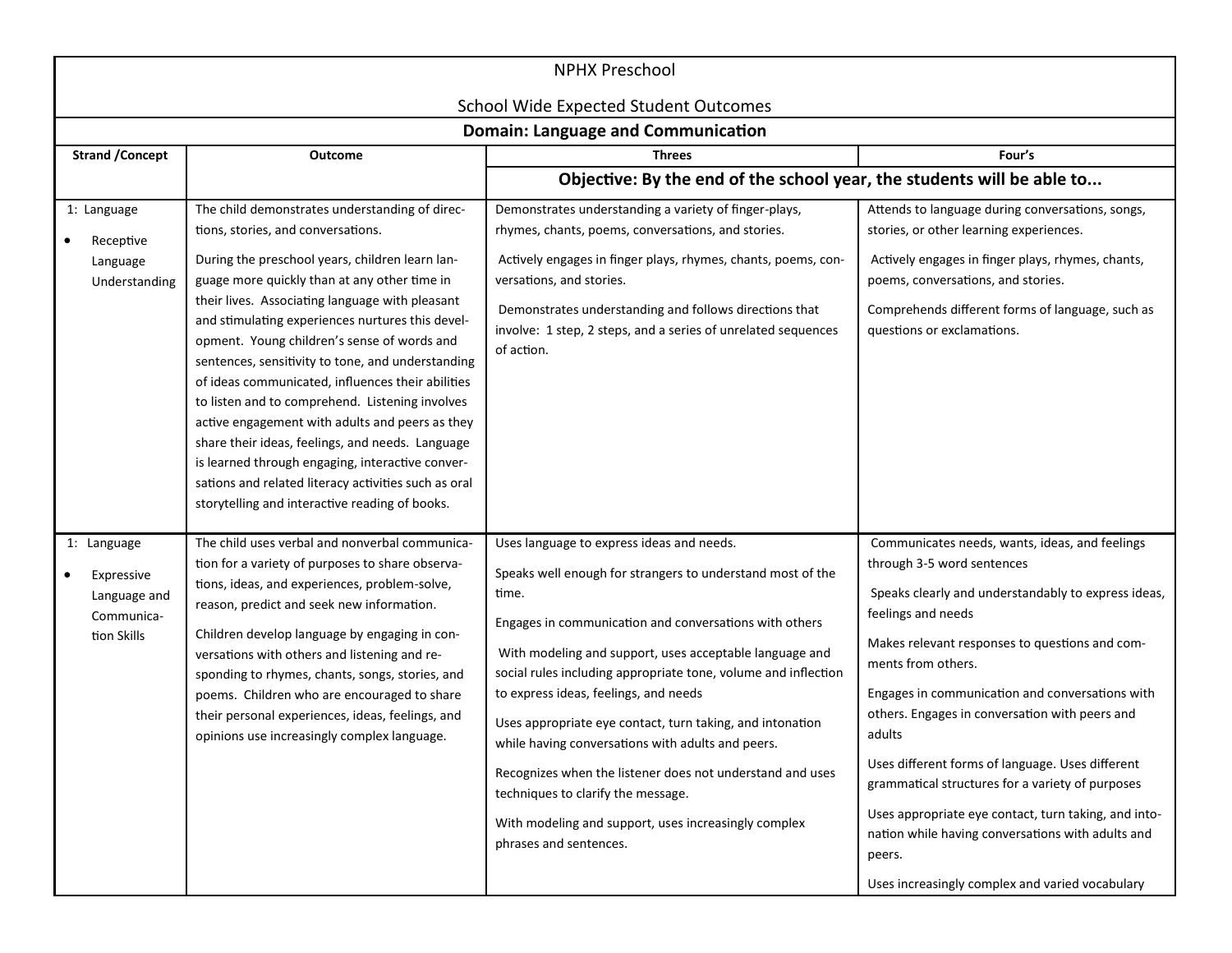|                 | 1 : Language<br>Vocabulary                             | The child understands and uses increasingly com-<br>plex vocabulary.<br>The early childhood years are a period of vocabu-<br>lary exploration. Research indicates that there is<br>a strong connection between vocabulary devel-<br>opment and academic success. Children gain<br>language and vocabulary skills by having multiple<br>and frequent opportunities to listen, talk, read,<br>share ideas, relate experiences, and engage in<br>interesting conversations. They need to play<br>with familiar language and experiment with lan-<br>guage in different settings. Rhymes, songs, and<br>read-alouds that use rare words allow children to<br>talk about and develop an understanding of<br>words they would not otherwise hear in every-<br>day conversations. | With modeling and support, uses age-appropriate vocabulary<br>across many topic areas and demonstrates a wide variety of<br>words and their meanings with each area; e.g., world<br>knowledge, names of body parts, feelings, colors, shapes,<br>jobs, plants, animals and their habitats, and foods; words that<br>describe: adjectives, verbs, and adverbs<br>With modeling and support, determines the meanings of<br>unknown words and concepts using the context of conversa-<br>tions, pictures that accompany text or concrete objects.<br>Comprehends different forms of language, such as questions<br>or exclamations.<br>With modeling and support, demonstrates understanding of<br>and uses words that indicate position and direction; e.g., in,<br>on, out, under, off, beside, behind. | Uses increasingly complex and varied vocabulary.<br>Uses different grammatical structures for a variety<br>of purposes<br>Asks and answers questions and makes comments<br>about print materials<br>Comprehends different forms of language, such as<br>questions or exclamations.<br>Understands directionality, order, and position of<br>objects, such as up, down, in front, behind.                                |
|-----------------|--------------------------------------------------------|----------------------------------------------------------------------------------------------------------------------------------------------------------------------------------------------------------------------------------------------------------------------------------------------------------------------------------------------------------------------------------------------------------------------------------------------------------------------------------------------------------------------------------------------------------------------------------------------------------------------------------------------------------------------------------------------------------------------------------------------------------------------------|--------------------------------------------------------------------------------------------------------------------------------------------------------------------------------------------------------------------------------------------------------------------------------------------------------------------------------------------------------------------------------------------------------------------------------------------------------------------------------------------------------------------------------------------------------------------------------------------------------------------------------------------------------------------------------------------------------------------------------------------------------------------------------------------------------|-------------------------------------------------------------------------------------------------------------------------------------------------------------------------------------------------------------------------------------------------------------------------------------------------------------------------------------------------------------------------------------------------------------------------|
| 2:<br>$\bullet$ | Emergent<br>Literacy<br>Concepts of<br>Print           | The child knows that print carries messages.<br>Through daily experiences with printed materi-<br>als, young children delight in beginning to under-<br>stand the connection between spoken and<br>written words. They begin to learn to follow the<br>print as it is read aloud and start to discover that<br>reading and writing are ways to communicate<br>information and to provide pleasure. Children<br>develop understanding that different forms of<br>print, such as signs, letters, menus, storybooks,<br>and magazines have different functions.                                                                                                                                                                                                               | Identifies signs, symbols and labels in the environment.<br>Understands that print conveys meaning<br>Seeks information in printed materials.<br>Recognizes and names a few letters in own name<br>Can discriminate letters from other shapes and symbols                                                                                                                                                                                                                                                                                                                                                                                                                                                                                                                                              | Recognizes print in everyday life, such as numbers,<br>letters, one's name, words, and familiar logos and<br>signs.<br>Demonstrates and understands that print conveys<br>meaning and that each spoken word can be written<br>and read.<br>Recognizes that letters are grouped to form words.<br>Recognizes own written name and the written<br>names of friends and family.<br>Seeks information in printed materials. |
| 2:              | Emergent<br>Literacy<br><b>Book Handling</b><br>Skills | The child demonstrates how to handle books<br>appropriately and with care.<br>It is important to provide young children with<br>many opportunities to interact with and care for<br>books in all environments. Young children need<br>to have access to a variety of fiction and nonfic-<br>tion books throughout the day, including those<br>that reflect diverse cultures. Through these ex-<br>periences, children learn to hold books right side<br>up and to turn the pages one at a time in order<br>to view the illustrations and to gain a sense of<br>the story or content.                                                                                                                                                                                       | Knows how to hold a book and understands that text has<br>meaning.<br>Identifies where in the book to begin reading.                                                                                                                                                                                                                                                                                                                                                                                                                                                                                                                                                                                                                                                                                   | Recognizes how books are read, such as front-to-<br>back and one page at a time, and recognizes basic<br>characteristics such as title, author, and illustrator.<br>Asks and answers questions and makes comments<br>about print materials.                                                                                                                                                                             |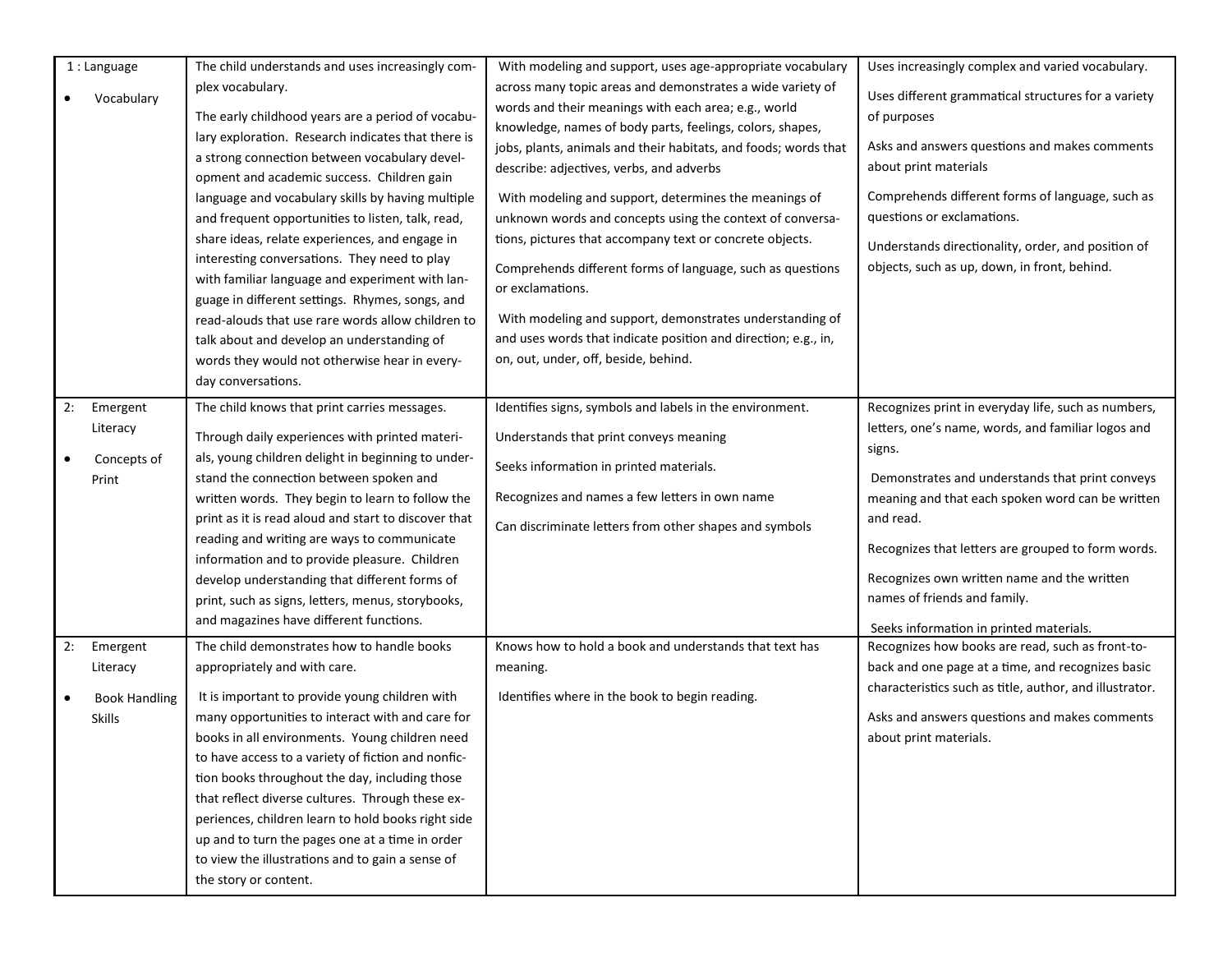| 2: | Emergent                                      | The child develops awareness that language can                                                                                                                                                                                                                                                                                                                                                                                                                                                                                                                                                                                                                                                                                                                                                                                                                                                                                                                                                  | With modeling and support produces rhyming words.                                                                                                                                                                                                                                                                 | Produces rhyming words                                                                                                                                                                                                                                                                                                                                                                                                                                                                  |
|----|-----------------------------------------------|-------------------------------------------------------------------------------------------------------------------------------------------------------------------------------------------------------------------------------------------------------------------------------------------------------------------------------------------------------------------------------------------------------------------------------------------------------------------------------------------------------------------------------------------------------------------------------------------------------------------------------------------------------------------------------------------------------------------------------------------------------------------------------------------------------------------------------------------------------------------------------------------------------------------------------------------------------------------------------------------------|-------------------------------------------------------------------------------------------------------------------------------------------------------------------------------------------------------------------------------------------------------------------------------------------------------------------|-----------------------------------------------------------------------------------------------------------------------------------------------------------------------------------------------------------------------------------------------------------------------------------------------------------------------------------------------------------------------------------------------------------------------------------------------------------------------------------------|
|    | Literacy<br>Phonological<br>Awareness         | be broken in words, syllables, and smaller units<br>of sounds (phonemes).<br>Young children learn to discriminate between<br>the similarities and differences in spoken lan-<br>guage. Such awareness is the foundation of<br>young children's abilities to hear and discrimi-<br>nate different sounds in words (phonological<br>awareness). Research indicates how quickly and<br>how easily children learn to read often depends<br>on how much phonological awareness they have.<br>Children's abilities to play with or manipulate the<br>smallest units of speech (phonemes) are demon-<br>strated in a variety of ways, including using<br>rhymes, alliteration, and experimenting with<br>beginning and ending sounds. Phonological<br>awareness and phonemic awareness are the<br>foundations that enable preschool children to<br>later match sounds to their letters (phonics).<br>Phonological awareness can be taught in the<br>dark as it requires just listening for and manipu- | With modeling and support, recognizes spoken words that<br>begin with the same sound.<br>Hears and shows awareness of separate words within spoken<br>phrases or sentences.<br>With modeling and support, combines onset and time to form<br>a familiar one-syllable word with and without pictorial sup-<br>port | Identifies and discriminates between sounds and<br>phonemes in language, such as attention to begin-<br>ning and ending sounds of words and recognition<br>that different words begin or end with the same<br>sound.<br>With modeling and support, recognizes spoken<br>words that begin with the same sound.<br>With modeling and support, identifies and discrimi-<br>nates syllables in words.<br>With modeling and support, repeats words and<br>identifies the common final sound. |
|    |                                               | lating sounds.                                                                                                                                                                                                                                                                                                                                                                                                                                                                                                                                                                                                                                                                                                                                                                                                                                                                                                                                                                                  |                                                                                                                                                                                                                                                                                                                   |                                                                                                                                                                                                                                                                                                                                                                                                                                                                                         |
| 2: | Emergent<br>Literacy<br>Alphabet<br>Knowledge | The child demonstrates knowledge of the alpha-<br>bet.<br>Young children begin to recognize some printed<br>alphabet letters, especially those letters found in<br>their own names. To support young learners'<br>knowledge of letters, adults need to provide<br>children with easy and repeated meaningful<br>interactions with written letters and words with-<br>in the context of daily experiences. Activities are<br>presented in fun and interesting ways that en-<br>gage children.                                                                                                                                                                                                                                                                                                                                                                                                                                                                                                    | Discriminates letters from other shapes and symbols.<br>Recognizes as many as 5 letters, especially those in own<br>name.                                                                                                                                                                                         | Recognizes that letters of the alphabet are a special<br>category of visual graphics that can be individually<br>named<br>Recognizes as many as 10 letters, especially those in<br>own name, family and friends.<br>Uses letter-sound knowledge identifying the sounds<br>of a few letters and producing the correct sounds<br>for as many as ten letters, with modeling and sup-<br>port.                                                                                              |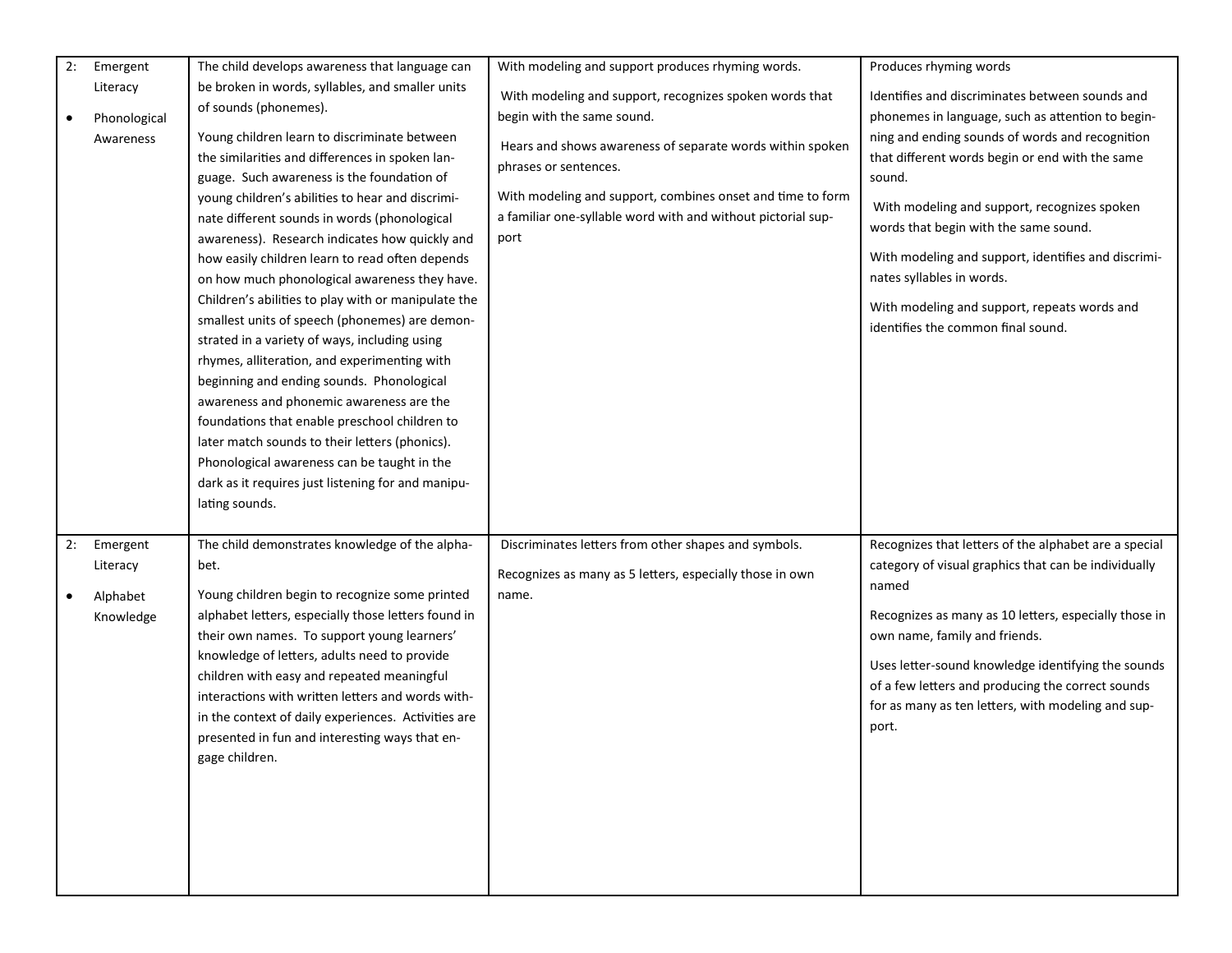| 2:<br>Emergent                                                         | The child shows an interest in books and com-                                                                                                                                                                                                                                                                                                                                                                                                                                                                  | Takes an active role in reading activities                                                                                                                                                                                                                                                                                                                                                                                | Demonstrates an interest in different kinds of litera-                                                                                                                                                                                                                                                                                                                                                                                                                                                                                                                       |
|------------------------------------------------------------------------|----------------------------------------------------------------------------------------------------------------------------------------------------------------------------------------------------------------------------------------------------------------------------------------------------------------------------------------------------------------------------------------------------------------------------------------------------------------------------------------------------------------|---------------------------------------------------------------------------------------------------------------------------------------------------------------------------------------------------------------------------------------------------------------------------------------------------------------------------------------------------------------------------------------------------------------------------|------------------------------------------------------------------------------------------------------------------------------------------------------------------------------------------------------------------------------------------------------------------------------------------------------------------------------------------------------------------------------------------------------------------------------------------------------------------------------------------------------------------------------------------------------------------------------|
| Literacy<br>Comprehen-                                                 | prehends books read aloud with increasing text<br>complexity.                                                                                                                                                                                                                                                                                                                                                                                                                                                  | With prompting and support, identifies characters and major<br>events in a story.                                                                                                                                                                                                                                                                                                                                         | ture, such as fiction and non-fiction books and poet-<br>ry, on a range of topics.                                                                                                                                                                                                                                                                                                                                                                                                                                                                                           |
| sion                                                                   | Children gain understanding about language and<br>reading through their interactions with verbal<br>language, print, and daily routines. In addition,<br>children learn about reading concepts by experi-<br>encing a learning environment rich in signs, sym-<br>bols, words, numbers, and art that reflect diverse<br>cultures. When children are read to regularly<br>and encouraged to intentionally interact with<br>printed materials, they develop an interest in<br>books and other printed materials. | With prompting and support, asks and answers a variety of<br>questions about books or stories told or read aloud<br>With prompting and support, identifies events and details in<br>the story<br>With prompting and support, gives an opinion for liking or<br>disliking a book or story<br>Shows interest in shared reading experiences and looking at<br>books independently.                                           | Identifies characters and major events in a story.<br>With prompting and support, asks and answers a<br>variety of questions about books or stories told or<br>read aloud<br>With prompting and support, draws connections<br>between story events and personal experiences.<br>With prompting and support, identifies events and<br>details in the story and makes predictions.<br>With prompting and support, gives an opinion for<br>liking or disliking a book or story<br>With modeling and support, retells or reenacts a<br>story in sequence with pictures or props. |
| 3: Emergent                                                            | The child uses writing materials to communicate                                                                                                                                                                                                                                                                                                                                                                                                                                                                | Experiments with writing tools and materials.                                                                                                                                                                                                                                                                                                                                                                             | Uses a variety of writing tools, materials, and surfac-                                                                                                                                                                                                                                                                                                                                                                                                                                                                                                                      |
| Writing                                                                | ideas.                                                                                                                                                                                                                                                                                                                                                                                                                                                                                                         | Recognizes that writing is a way of communicating for a varie-                                                                                                                                                                                                                                                                                                                                                            | es to create drawings or symbols.                                                                                                                                                                                                                                                                                                                                                                                                                                                                                                                                            |
| Early Writing,<br>Writing<br>Processes, and<br>Writing<br>Applications | Children begin to recognize the relationship be-<br>tween spoken and written messages by engaging<br>in writing, drawing, and related activities that<br>have meaning and purpose for them. Children<br>receive powerful messages about literacy's<br>pleasures and rewards by observing others read-<br>ing and writing. Children develop as writers<br>when they are encouraged to write in an envi-<br>ronment that has readily accessible writing ma-<br>terials.                                          | ty of purposes, such as giving information, sharing stories, or<br>giving an opinion.<br>Dictates to and shares thoughts, ideas, and stories with<br>adults.<br>Writes own name using letter like forms or convention print.<br>Intentionally uses scribbles/writing and inventive writing to<br>convey meaning, ideas, or to tell a story; e.g., signing artwork,<br>captioning, labeling, creating lists, making notes. | With modeling and support, uses a combination of<br>drawing, dictating and emergent writing to com-<br>municate an idea or opinion about an experience,<br>story, or book, and to express knowledge or share<br>information about a topic of interest.<br>Dictates to and shares thoughts, ideas, and stories<br>with adults.<br>Copies, traces, or independently writes letters or<br>words<br>Organizes writing from left to right, indicating an<br>awareness that letters cluster as words and words<br>cluster into phrases or sentences by use of spacing<br>or marks  |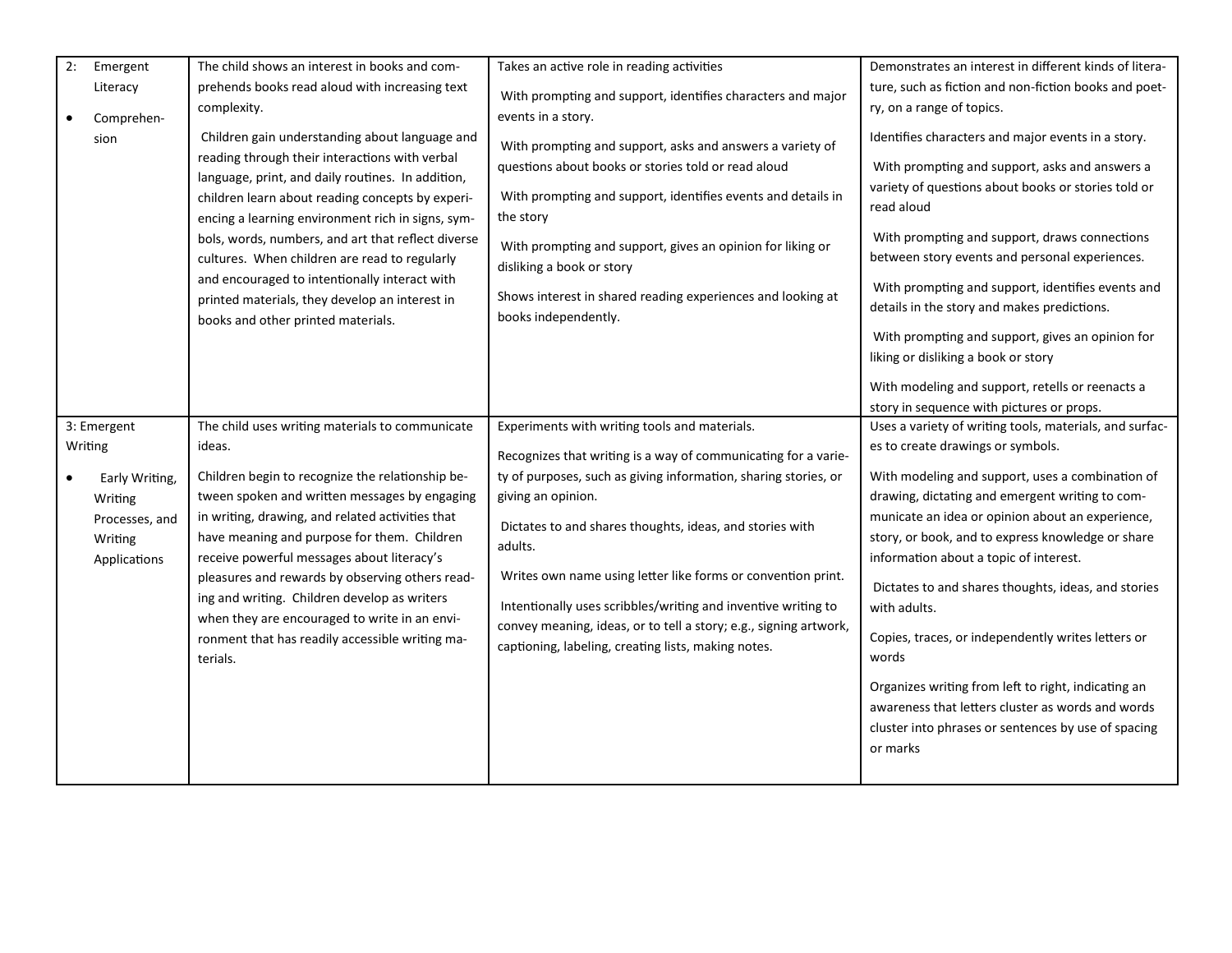| <b>NPHX Preschool</b>                                                    |                                                                                                                                                                                                                                                                                                                                                                                                                               |                                                                                            |                                                                                                                                                                                                                                                                                             |
|--------------------------------------------------------------------------|-------------------------------------------------------------------------------------------------------------------------------------------------------------------------------------------------------------------------------------------------------------------------------------------------------------------------------------------------------------------------------------------------------------------------------|--------------------------------------------------------------------------------------------|---------------------------------------------------------------------------------------------------------------------------------------------------------------------------------------------------------------------------------------------------------------------------------------------|
|                                                                          |                                                                                                                                                                                                                                                                                                                                                                                                                               | <b>School Wide Expected Student Outcomes</b><br><b>Domain: Mathematics</b>                 |                                                                                                                                                                                                                                                                                             |
| <b>Strand / Concept</b>                                                  | <b>Outcome</b>                                                                                                                                                                                                                                                                                                                                                                                                                | <b>Threes</b>                                                                              | Four"s                                                                                                                                                                                                                                                                                      |
|                                                                          |                                                                                                                                                                                                                                                                                                                                                                                                                               | Objective: By the end of the school year, the students will be able to                     |                                                                                                                                                                                                                                                                                             |
| 1: Counting and<br>Cardinality<br>Counts Out<br>Loud                     | The child counts out loud and uses number<br>words in daily conversations.<br>To build an understanding of counting, children<br>need environments that are rich in mathematical<br>language and provide varied opportunities to<br>count in ways that are personally meaningful,<br>challenging, and fun.                                                                                                                    | Shows interest in and awareness of counting.<br>Counts out loud to 10.                     | Recognizes numbers and quantities in the everyday<br>environment.<br>Recites numbers in the correct order and understands<br>that numbers come "before" or "after" one another.                                                                                                             |
| 1: Counting and<br>Cardinality<br>Knows Num-<br>ber Names<br>and Symbols | The child identifies numerals and uses number<br>words in daily activities.<br>To build an understanding of number names and<br>symbols children need number rich environ-<br>ments that allow them to explore and play with<br>numbers and numerals throughout the day and<br>across the curriculum.                                                                                                                         | Identifies numerals 1-10.<br>Uses and creates symbols to represent numbers.                | Uses numerals and number symbols in the context of<br>daily routines, activities, and play.<br>Recognizes print in everyday life, such as numbers,<br>letters, one's name, words, and familiar logos and signs.<br>Associates quantities and the names of numbers with<br>written numerals. |
| 1: Counting and<br>Cardinality<br>Counts to Tell<br>Number of<br>Objects | The child uses number words and counting to<br>identify quantity.<br>Learning the meaning of numbers begins with<br>hands-on experiences using a variety of objects<br>found in the home, the classroom and nature.<br>To build an understanding of "how much" and to<br>explore number relationships, children need<br>daily experiences involving counting in ways that<br>are personally meaningful, challenging, and fun. | Counts a collection of up to 10 items using the last<br>counting word to tell, "How many?" | Counts groups of objects using one-to-one correspond-<br>ence (1 object for each number word)<br>Matches numerals to quantities they represent using<br>physical models and representations.<br>Identifies quantity of 3-5 objects without counting<br>(subitize).                          |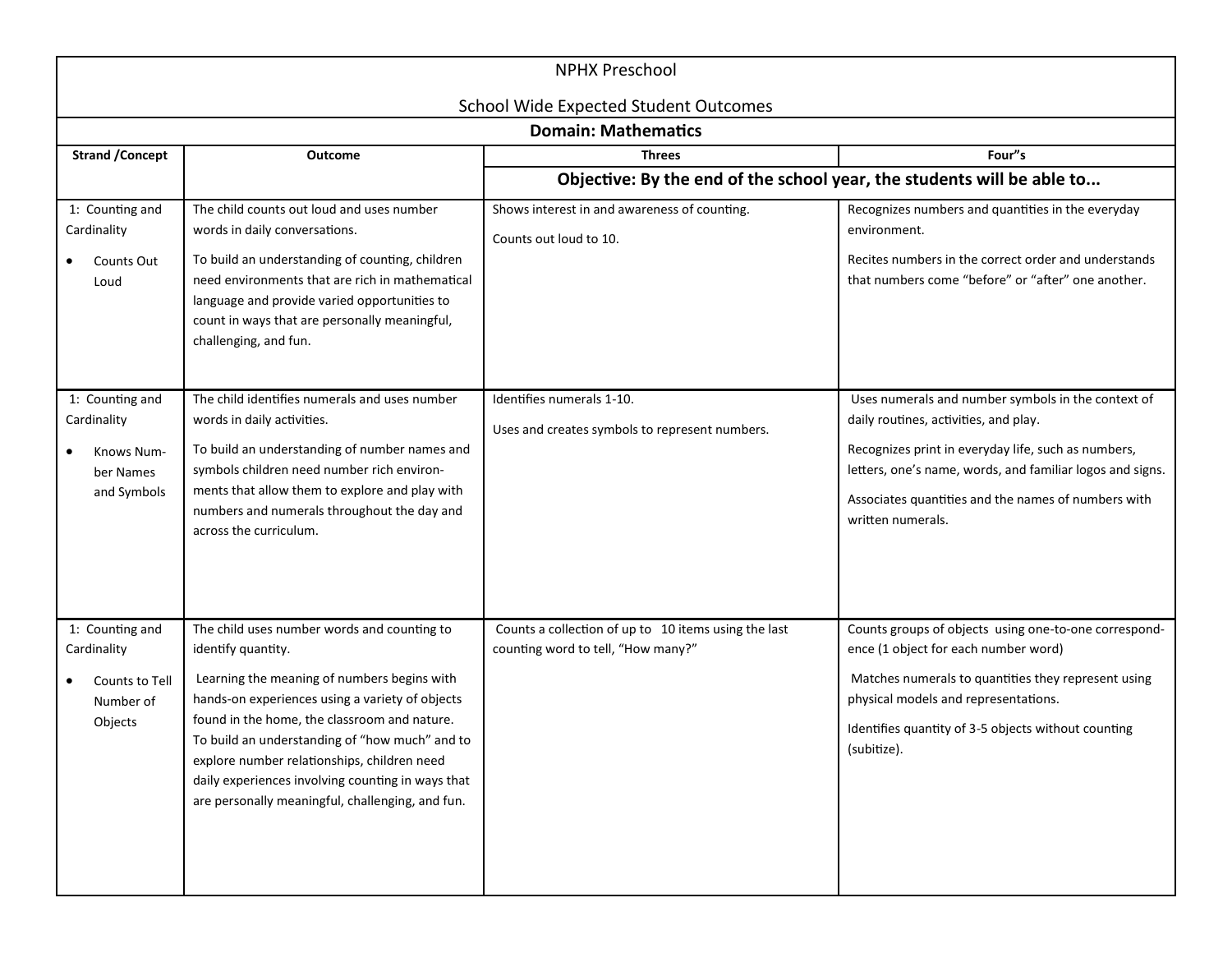| Cardinality<br>counting or matching to compare sets of objects.<br>er, or the same.<br>or matching to compare quantity in two sets of objects<br>and describes the comparison with terms, such as<br>Learning the meaning of numbers begins with<br>Compares<br>$\bullet$<br>more, less, greater than, fewer, or equal to.<br>hands-on experiences, using a variety of objects<br>Numbers and<br>found in the home, the classroom and nature.<br>Quantities<br>To build an understanding of numbers and the<br>quantities they represent, children need daily<br>experiences involving comparing groups of ob-<br>jects in ways that are personally meaningful,<br>challenging, and fun.<br>2: Operations and<br>The child combines and separates groups of ob-<br>Demonstrates an understanding that adding increases the<br>Recognizes that numbers (or sets of objects) can be<br>combined or separated to make another number<br>Algebraic Thinking<br>jects and names how many.<br>number of objects in a group.<br>through the grouping of objects.<br>Learning the meaning of a number begins with<br>Describes changes in 2 or more sets of objects when they<br>Explores<br>Identifies the new number created when numbers are<br>hands-on experiences using a variety of objects<br>are combined.<br>Addition and<br>found in the home, the classroom, and nature.<br>combined or separated.<br>Subtraction<br>Demonstrates an understanding that taking away decreas-<br>To build an understanding of numbers and to<br>es the number of objects in a group<br>discover number relationships, children need<br>Describes changes in a set of objects when they are sepa-<br>opportunities to describe the changes that result<br>rated into parts.<br>from putting sets of objects (e.g., blocks, animals,<br>toy people) together or taking them apart.<br>2: Operations and<br>The child recognizes, copies, extends, describes<br>Copies simple patterns.<br>Recognizes patterns in the real world.<br>Algebraic Thinking<br>and creates patterns.<br>Extends simple patterns<br>Recognizes, duplicates, and extends simple patterns.<br>Recognition and investigation of patterns are<br>Patterning<br>.Describes similarities and differences in patterns.<br>Creates simple patterns.<br>important components of a child's development.<br>Sorts, classifies, and serializes (puts in a pattern) objects<br>A child's ability to work with patterns is the pre-<br>using attributes, such as color, shape, or size.<br>cursor to mathematical thinking, especially alge-<br>braic processes. Children need frequent oppor-<br>tunities to engage in pattern-related activities<br>such as playing with repetitive sounds and move-<br>ment or noticing patterns in textures and pic-<br>tures.<br>The child sorts and groups objects by a variety of<br>Sorts and classifies objects by one or more attributes (e.g.,<br>Sorts, classifies, and serializes (puts in a pattern) objects<br>3: Measurement<br>characteristics/attributes.<br>using attributes, such as color, shape, or size.<br>and Data<br>size, color, shape, texture, use). | Sorts and<br>Classifies | The child applies a range of strategies such as                                                     | Compares 2 sets of objects using terms such as more, few- | Uses a range of strategies such as counting, subitizing, |
|----------------------------------------------------------------------------------------------------------------------------------------------------------------------------------------------------------------------------------------------------------------------------------------------------------------------------------------------------------------------------------------------------------------------------------------------------------------------------------------------------------------------------------------------------------------------------------------------------------------------------------------------------------------------------------------------------------------------------------------------------------------------------------------------------------------------------------------------------------------------------------------------------------------------------------------------------------------------------------------------------------------------------------------------------------------------------------------------------------------------------------------------------------------------------------------------------------------------------------------------------------------------------------------------------------------------------------------------------------------------------------------------------------------------------------------------------------------------------------------------------------------------------------------------------------------------------------------------------------------------------------------------------------------------------------------------------------------------------------------------------------------------------------------------------------------------------------------------------------------------------------------------------------------------------------------------------------------------------------------------------------------------------------------------------------------------------------------------------------------------------------------------------------------------------------------------------------------------------------------------------------------------------------------------------------------------------------------------------------------------------------------------------------------------------------------------------------------------------------------------------------------------------------------------------------------------------------------------------------------------------------------------------------------------------------------------------------------------------------------------------------------------------------------------------------------------------------------------------------------------------------------------------------------------------------------------------------------------------------------------------------------------------------------------------------------------------------------------------------------------------------------------------------------|-------------------------|-----------------------------------------------------------------------------------------------------|-----------------------------------------------------------|----------------------------------------------------------|
|                                                                                                                                                                                                                                                                                                                                                                                                                                                                                                                                                                                                                                                                                                                                                                                                                                                                                                                                                                                                                                                                                                                                                                                                                                                                                                                                                                                                                                                                                                                                                                                                                                                                                                                                                                                                                                                                                                                                                                                                                                                                                                                                                                                                                                                                                                                                                                                                                                                                                                                                                                                                                                                                                                                                                                                                                                                                                                                                                                                                                                                                                                                                                                |                         |                                                                                                     |                                                           |                                                          |
|                                                                                                                                                                                                                                                                                                                                                                                                                                                                                                                                                                                                                                                                                                                                                                                                                                                                                                                                                                                                                                                                                                                                                                                                                                                                                                                                                                                                                                                                                                                                                                                                                                                                                                                                                                                                                                                                                                                                                                                                                                                                                                                                                                                                                                                                                                                                                                                                                                                                                                                                                                                                                                                                                                                                                                                                                                                                                                                                                                                                                                                                                                                                                                |                         |                                                                                                     |                                                           |                                                          |
|                                                                                                                                                                                                                                                                                                                                                                                                                                                                                                                                                                                                                                                                                                                                                                                                                                                                                                                                                                                                                                                                                                                                                                                                                                                                                                                                                                                                                                                                                                                                                                                                                                                                                                                                                                                                                                                                                                                                                                                                                                                                                                                                                                                                                                                                                                                                                                                                                                                                                                                                                                                                                                                                                                                                                                                                                                                                                                                                                                                                                                                                                                                                                                |                         |                                                                                                     |                                                           |                                                          |
|                                                                                                                                                                                                                                                                                                                                                                                                                                                                                                                                                                                                                                                                                                                                                                                                                                                                                                                                                                                                                                                                                                                                                                                                                                                                                                                                                                                                                                                                                                                                                                                                                                                                                                                                                                                                                                                                                                                                                                                                                                                                                                                                                                                                                                                                                                                                                                                                                                                                                                                                                                                                                                                                                                                                                                                                                                                                                                                                                                                                                                                                                                                                                                |                         |                                                                                                     |                                                           |                                                          |
|                                                                                                                                                                                                                                                                                                                                                                                                                                                                                                                                                                                                                                                                                                                                                                                                                                                                                                                                                                                                                                                                                                                                                                                                                                                                                                                                                                                                                                                                                                                                                                                                                                                                                                                                                                                                                                                                                                                                                                                                                                                                                                                                                                                                                                                                                                                                                                                                                                                                                                                                                                                                                                                                                                                                                                                                                                                                                                                                                                                                                                                                                                                                                                |                         |                                                                                                     |                                                           |                                                          |
|                                                                                                                                                                                                                                                                                                                                                                                                                                                                                                                                                                                                                                                                                                                                                                                                                                                                                                                                                                                                                                                                                                                                                                                                                                                                                                                                                                                                                                                                                                                                                                                                                                                                                                                                                                                                                                                                                                                                                                                                                                                                                                                                                                                                                                                                                                                                                                                                                                                                                                                                                                                                                                                                                                                                                                                                                                                                                                                                                                                                                                                                                                                                                                |                         |                                                                                                     |                                                           |                                                          |
|                                                                                                                                                                                                                                                                                                                                                                                                                                                                                                                                                                                                                                                                                                                                                                                                                                                                                                                                                                                                                                                                                                                                                                                                                                                                                                                                                                                                                                                                                                                                                                                                                                                                                                                                                                                                                                                                                                                                                                                                                                                                                                                                                                                                                                                                                                                                                                                                                                                                                                                                                                                                                                                                                                                                                                                                                                                                                                                                                                                                                                                                                                                                                                |                         |                                                                                                     |                                                           |                                                          |
|                                                                                                                                                                                                                                                                                                                                                                                                                                                                                                                                                                                                                                                                                                                                                                                                                                                                                                                                                                                                                                                                                                                                                                                                                                                                                                                                                                                                                                                                                                                                                                                                                                                                                                                                                                                                                                                                                                                                                                                                                                                                                                                                                                                                                                                                                                                                                                                                                                                                                                                                                                                                                                                                                                                                                                                                                                                                                                                                                                                                                                                                                                                                                                |                         |                                                                                                     |                                                           |                                                          |
|                                                                                                                                                                                                                                                                                                                                                                                                                                                                                                                                                                                                                                                                                                                                                                                                                                                                                                                                                                                                                                                                                                                                                                                                                                                                                                                                                                                                                                                                                                                                                                                                                                                                                                                                                                                                                                                                                                                                                                                                                                                                                                                                                                                                                                                                                                                                                                                                                                                                                                                                                                                                                                                                                                                                                                                                                                                                                                                                                                                                                                                                                                                                                                |                         |                                                                                                     |                                                           |                                                          |
|                                                                                                                                                                                                                                                                                                                                                                                                                                                                                                                                                                                                                                                                                                                                                                                                                                                                                                                                                                                                                                                                                                                                                                                                                                                                                                                                                                                                                                                                                                                                                                                                                                                                                                                                                                                                                                                                                                                                                                                                                                                                                                                                                                                                                                                                                                                                                                                                                                                                                                                                                                                                                                                                                                                                                                                                                                                                                                                                                                                                                                                                                                                                                                |                         |                                                                                                     |                                                           |                                                          |
|                                                                                                                                                                                                                                                                                                                                                                                                                                                                                                                                                                                                                                                                                                                                                                                                                                                                                                                                                                                                                                                                                                                                                                                                                                                                                                                                                                                                                                                                                                                                                                                                                                                                                                                                                                                                                                                                                                                                                                                                                                                                                                                                                                                                                                                                                                                                                                                                                                                                                                                                                                                                                                                                                                                                                                                                                                                                                                                                                                                                                                                                                                                                                                |                         |                                                                                                     |                                                           |                                                          |
|                                                                                                                                                                                                                                                                                                                                                                                                                                                                                                                                                                                                                                                                                                                                                                                                                                                                                                                                                                                                                                                                                                                                                                                                                                                                                                                                                                                                                                                                                                                                                                                                                                                                                                                                                                                                                                                                                                                                                                                                                                                                                                                                                                                                                                                                                                                                                                                                                                                                                                                                                                                                                                                                                                                                                                                                                                                                                                                                                                                                                                                                                                                                                                |                         |                                                                                                     |                                                           |                                                          |
|                                                                                                                                                                                                                                                                                                                                                                                                                                                                                                                                                                                                                                                                                                                                                                                                                                                                                                                                                                                                                                                                                                                                                                                                                                                                                                                                                                                                                                                                                                                                                                                                                                                                                                                                                                                                                                                                                                                                                                                                                                                                                                                                                                                                                                                                                                                                                                                                                                                                                                                                                                                                                                                                                                                                                                                                                                                                                                                                                                                                                                                                                                                                                                |                         |                                                                                                     |                                                           |                                                          |
|                                                                                                                                                                                                                                                                                                                                                                                                                                                                                                                                                                                                                                                                                                                                                                                                                                                                                                                                                                                                                                                                                                                                                                                                                                                                                                                                                                                                                                                                                                                                                                                                                                                                                                                                                                                                                                                                                                                                                                                                                                                                                                                                                                                                                                                                                                                                                                                                                                                                                                                                                                                                                                                                                                                                                                                                                                                                                                                                                                                                                                                                                                                                                                |                         |                                                                                                     |                                                           |                                                          |
|                                                                                                                                                                                                                                                                                                                                                                                                                                                                                                                                                                                                                                                                                                                                                                                                                                                                                                                                                                                                                                                                                                                                                                                                                                                                                                                                                                                                                                                                                                                                                                                                                                                                                                                                                                                                                                                                                                                                                                                                                                                                                                                                                                                                                                                                                                                                                                                                                                                                                                                                                                                                                                                                                                                                                                                                                                                                                                                                                                                                                                                                                                                                                                |                         |                                                                                                     |                                                           |                                                          |
|                                                                                                                                                                                                                                                                                                                                                                                                                                                                                                                                                                                                                                                                                                                                                                                                                                                                                                                                                                                                                                                                                                                                                                                                                                                                                                                                                                                                                                                                                                                                                                                                                                                                                                                                                                                                                                                                                                                                                                                                                                                                                                                                                                                                                                                                                                                                                                                                                                                                                                                                                                                                                                                                                                                                                                                                                                                                                                                                                                                                                                                                                                                                                                |                         |                                                                                                     |                                                           |                                                          |
|                                                                                                                                                                                                                                                                                                                                                                                                                                                                                                                                                                                                                                                                                                                                                                                                                                                                                                                                                                                                                                                                                                                                                                                                                                                                                                                                                                                                                                                                                                                                                                                                                                                                                                                                                                                                                                                                                                                                                                                                                                                                                                                                                                                                                                                                                                                                                                                                                                                                                                                                                                                                                                                                                                                                                                                                                                                                                                                                                                                                                                                                                                                                                                |                         |                                                                                                     |                                                           |                                                          |
|                                                                                                                                                                                                                                                                                                                                                                                                                                                                                                                                                                                                                                                                                                                                                                                                                                                                                                                                                                                                                                                                                                                                                                                                                                                                                                                                                                                                                                                                                                                                                                                                                                                                                                                                                                                                                                                                                                                                                                                                                                                                                                                                                                                                                                                                                                                                                                                                                                                                                                                                                                                                                                                                                                                                                                                                                                                                                                                                                                                                                                                                                                                                                                |                         |                                                                                                     |                                                           |                                                          |
|                                                                                                                                                                                                                                                                                                                                                                                                                                                                                                                                                                                                                                                                                                                                                                                                                                                                                                                                                                                                                                                                                                                                                                                                                                                                                                                                                                                                                                                                                                                                                                                                                                                                                                                                                                                                                                                                                                                                                                                                                                                                                                                                                                                                                                                                                                                                                                                                                                                                                                                                                                                                                                                                                                                                                                                                                                                                                                                                                                                                                                                                                                                                                                |                         |                                                                                                     |                                                           |                                                          |
|                                                                                                                                                                                                                                                                                                                                                                                                                                                                                                                                                                                                                                                                                                                                                                                                                                                                                                                                                                                                                                                                                                                                                                                                                                                                                                                                                                                                                                                                                                                                                                                                                                                                                                                                                                                                                                                                                                                                                                                                                                                                                                                                                                                                                                                                                                                                                                                                                                                                                                                                                                                                                                                                                                                                                                                                                                                                                                                                                                                                                                                                                                                                                                |                         |                                                                                                     |                                                           |                                                          |
|                                                                                                                                                                                                                                                                                                                                                                                                                                                                                                                                                                                                                                                                                                                                                                                                                                                                                                                                                                                                                                                                                                                                                                                                                                                                                                                                                                                                                                                                                                                                                                                                                                                                                                                                                                                                                                                                                                                                                                                                                                                                                                                                                                                                                                                                                                                                                                                                                                                                                                                                                                                                                                                                                                                                                                                                                                                                                                                                                                                                                                                                                                                                                                |                         |                                                                                                     |                                                           |                                                          |
|                                                                                                                                                                                                                                                                                                                                                                                                                                                                                                                                                                                                                                                                                                                                                                                                                                                                                                                                                                                                                                                                                                                                                                                                                                                                                                                                                                                                                                                                                                                                                                                                                                                                                                                                                                                                                                                                                                                                                                                                                                                                                                                                                                                                                                                                                                                                                                                                                                                                                                                                                                                                                                                                                                                                                                                                                                                                                                                                                                                                                                                                                                                                                                |                         |                                                                                                     |                                                           |                                                          |
|                                                                                                                                                                                                                                                                                                                                                                                                                                                                                                                                                                                                                                                                                                                                                                                                                                                                                                                                                                                                                                                                                                                                                                                                                                                                                                                                                                                                                                                                                                                                                                                                                                                                                                                                                                                                                                                                                                                                                                                                                                                                                                                                                                                                                                                                                                                                                                                                                                                                                                                                                                                                                                                                                                                                                                                                                                                                                                                                                                                                                                                                                                                                                                |                         |                                                                                                     |                                                           |                                                          |
|                                                                                                                                                                                                                                                                                                                                                                                                                                                                                                                                                                                                                                                                                                                                                                                                                                                                                                                                                                                                                                                                                                                                                                                                                                                                                                                                                                                                                                                                                                                                                                                                                                                                                                                                                                                                                                                                                                                                                                                                                                                                                                                                                                                                                                                                                                                                                                                                                                                                                                                                                                                                                                                                                                                                                                                                                                                                                                                                                                                                                                                                                                                                                                |                         |                                                                                                     |                                                           |                                                          |
|                                                                                                                                                                                                                                                                                                                                                                                                                                                                                                                                                                                                                                                                                                                                                                                                                                                                                                                                                                                                                                                                                                                                                                                                                                                                                                                                                                                                                                                                                                                                                                                                                                                                                                                                                                                                                                                                                                                                                                                                                                                                                                                                                                                                                                                                                                                                                                                                                                                                                                                                                                                                                                                                                                                                                                                                                                                                                                                                                                                                                                                                                                                                                                |                         |                                                                                                     |                                                           |                                                          |
|                                                                                                                                                                                                                                                                                                                                                                                                                                                                                                                                                                                                                                                                                                                                                                                                                                                                                                                                                                                                                                                                                                                                                                                                                                                                                                                                                                                                                                                                                                                                                                                                                                                                                                                                                                                                                                                                                                                                                                                                                                                                                                                                                                                                                                                                                                                                                                                                                                                                                                                                                                                                                                                                                                                                                                                                                                                                                                                                                                                                                                                                                                                                                                |                         |                                                                                                     |                                                           |                                                          |
|                                                                                                                                                                                                                                                                                                                                                                                                                                                                                                                                                                                                                                                                                                                                                                                                                                                                                                                                                                                                                                                                                                                                                                                                                                                                                                                                                                                                                                                                                                                                                                                                                                                                                                                                                                                                                                                                                                                                                                                                                                                                                                                                                                                                                                                                                                                                                                                                                                                                                                                                                                                                                                                                                                                                                                                                                                                                                                                                                                                                                                                                                                                                                                |                         |                                                                                                     |                                                           |                                                          |
|                                                                                                                                                                                                                                                                                                                                                                                                                                                                                                                                                                                                                                                                                                                                                                                                                                                                                                                                                                                                                                                                                                                                                                                                                                                                                                                                                                                                                                                                                                                                                                                                                                                                                                                                                                                                                                                                                                                                                                                                                                                                                                                                                                                                                                                                                                                                                                                                                                                                                                                                                                                                                                                                                                                                                                                                                                                                                                                                                                                                                                                                                                                                                                |                         |                                                                                                     |                                                           |                                                          |
|                                                                                                                                                                                                                                                                                                                                                                                                                                                                                                                                                                                                                                                                                                                                                                                                                                                                                                                                                                                                                                                                                                                                                                                                                                                                                                                                                                                                                                                                                                                                                                                                                                                                                                                                                                                                                                                                                                                                                                                                                                                                                                                                                                                                                                                                                                                                                                                                                                                                                                                                                                                                                                                                                                                                                                                                                                                                                                                                                                                                                                                                                                                                                                |                         |                                                                                                     |                                                           |                                                          |
|                                                                                                                                                                                                                                                                                                                                                                                                                                                                                                                                                                                                                                                                                                                                                                                                                                                                                                                                                                                                                                                                                                                                                                                                                                                                                                                                                                                                                                                                                                                                                                                                                                                                                                                                                                                                                                                                                                                                                                                                                                                                                                                                                                                                                                                                                                                                                                                                                                                                                                                                                                                                                                                                                                                                                                                                                                                                                                                                                                                                                                                                                                                                                                |                         |                                                                                                     |                                                           |                                                          |
|                                                                                                                                                                                                                                                                                                                                                                                                                                                                                                                                                                                                                                                                                                                                                                                                                                                                                                                                                                                                                                                                                                                                                                                                                                                                                                                                                                                                                                                                                                                                                                                                                                                                                                                                                                                                                                                                                                                                                                                                                                                                                                                                                                                                                                                                                                                                                                                                                                                                                                                                                                                                                                                                                                                                                                                                                                                                                                                                                                                                                                                                                                                                                                |                         |                                                                                                     |                                                           |                                                          |
|                                                                                                                                                                                                                                                                                                                                                                                                                                                                                                                                                                                                                                                                                                                                                                                                                                                                                                                                                                                                                                                                                                                                                                                                                                                                                                                                                                                                                                                                                                                                                                                                                                                                                                                                                                                                                                                                                                                                                                                                                                                                                                                                                                                                                                                                                                                                                                                                                                                                                                                                                                                                                                                                                                                                                                                                                                                                                                                                                                                                                                                                                                                                                                |                         |                                                                                                     |                                                           |                                                          |
|                                                                                                                                                                                                                                                                                                                                                                                                                                                                                                                                                                                                                                                                                                                                                                                                                                                                                                                                                                                                                                                                                                                                                                                                                                                                                                                                                                                                                                                                                                                                                                                                                                                                                                                                                                                                                                                                                                                                                                                                                                                                                                                                                                                                                                                                                                                                                                                                                                                                                                                                                                                                                                                                                                                                                                                                                                                                                                                                                                                                                                                                                                                                                                |                         |                                                                                                     |                                                           |                                                          |
|                                                                                                                                                                                                                                                                                                                                                                                                                                                                                                                                                                                                                                                                                                                                                                                                                                                                                                                                                                                                                                                                                                                                                                                                                                                                                                                                                                                                                                                                                                                                                                                                                                                                                                                                                                                                                                                                                                                                                                                                                                                                                                                                                                                                                                                                                                                                                                                                                                                                                                                                                                                                                                                                                                                                                                                                                                                                                                                                                                                                                                                                                                                                                                |                         |                                                                                                     |                                                           |                                                          |
| Recognizing relationships between objects allows<br>Explains how items were sorted into groups.<br>Classifies, compares, and contrasts objects, events, and                                                                                                                                                                                                                                                                                                                                                                                                                                                                                                                                                                                                                                                                                                                                                                                                                                                                                                                                                                                                                                                                                                                                                                                                                                                                                                                                                                                                                                                                                                                                                                                                                                                                                                                                                                                                                                                                                                                                                                                                                                                                                                                                                                                                                                                                                                                                                                                                                                                                                                                                                                                                                                                                                                                                                                                                                                                                                                                                                                                                    |                         |                                                                                                     |                                                           |                                                          |
| young children to make generalizations and pre-<br>experiences.                                                                                                                                                                                                                                                                                                                                                                                                                                                                                                                                                                                                                                                                                                                                                                                                                                                                                                                                                                                                                                                                                                                                                                                                                                                                                                                                                                                                                                                                                                                                                                                                                                                                                                                                                                                                                                                                                                                                                                                                                                                                                                                                                                                                                                                                                                                                                                                                                                                                                                                                                                                                                                                                                                                                                                                                                                                                                                                                                                                                                                                                                                |                         |                                                                                                     |                                                           |                                                          |
| dictions beyond information directly available to                                                                                                                                                                                                                                                                                                                                                                                                                                                                                                                                                                                                                                                                                                                                                                                                                                                                                                                                                                                                                                                                                                                                                                                                                                                                                                                                                                                                                                                                                                                                                                                                                                                                                                                                                                                                                                                                                                                                                                                                                                                                                                                                                                                                                                                                                                                                                                                                                                                                                                                                                                                                                                                                                                                                                                                                                                                                                                                                                                                                                                                                                                              |                         |                                                                                                     |                                                           |                                                          |
|                                                                                                                                                                                                                                                                                                                                                                                                                                                                                                                                                                                                                                                                                                                                                                                                                                                                                                                                                                                                                                                                                                                                                                                                                                                                                                                                                                                                                                                                                                                                                                                                                                                                                                                                                                                                                                                                                                                                                                                                                                                                                                                                                                                                                                                                                                                                                                                                                                                                                                                                                                                                                                                                                                                                                                                                                                                                                                                                                                                                                                                                                                                                                                |                         |                                                                                                     |                                                           |                                                          |
|                                                                                                                                                                                                                                                                                                                                                                                                                                                                                                                                                                                                                                                                                                                                                                                                                                                                                                                                                                                                                                                                                                                                                                                                                                                                                                                                                                                                                                                                                                                                                                                                                                                                                                                                                                                                                                                                                                                                                                                                                                                                                                                                                                                                                                                                                                                                                                                                                                                                                                                                                                                                                                                                                                                                                                                                                                                                                                                                                                                                                                                                                                                                                                |                         |                                                                                                     |                                                           |                                                          |
|                                                                                                                                                                                                                                                                                                                                                                                                                                                                                                                                                                                                                                                                                                                                                                                                                                                                                                                                                                                                                                                                                                                                                                                                                                                                                                                                                                                                                                                                                                                                                                                                                                                                                                                                                                                                                                                                                                                                                                                                                                                                                                                                                                                                                                                                                                                                                                                                                                                                                                                                                                                                                                                                                                                                                                                                                                                                                                                                                                                                                                                                                                                                                                | cal boundaries.         | them. The ability to think logically and to reason<br>(problem solve) extends far beyond mathemati- |                                                           |                                                          |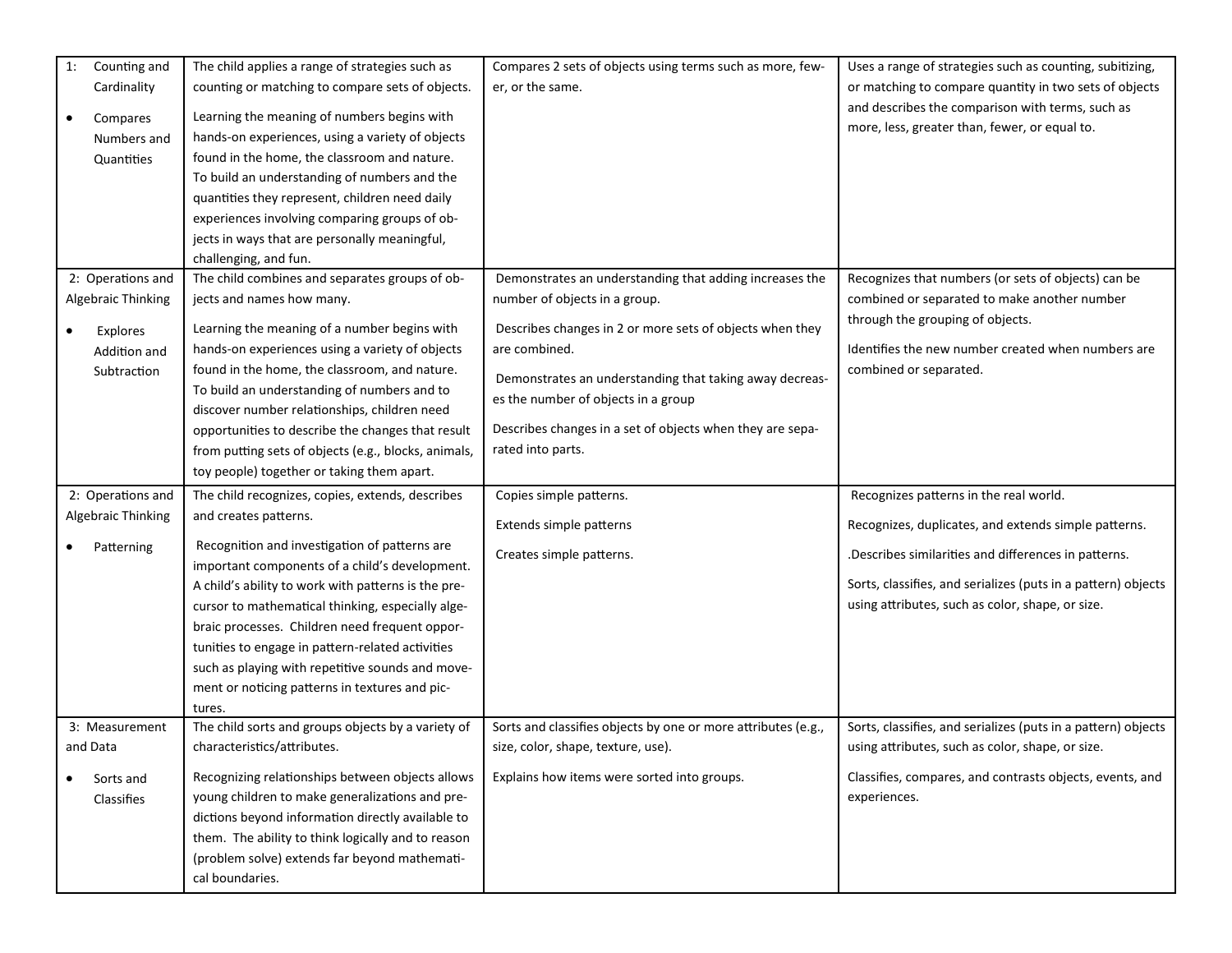| 3: Measurement<br>and Data<br>Data Analysis   | The child collects, organizes, displays, and de-<br>scribes relevant data.<br>Children are natural observers and questioners.<br>To build upon this strength, adults should facili-<br>tate children's opportunities to ask questions,<br>sort and classify objects, collect and display infor-<br>mation, and talk about what is meaningful to<br>them.                                                                                          | Asks questions to gather information.<br>Displays data to answer simple questions about them-<br>selves or the environment.                                                                                                  | Seeks multiple solutions to a question, task, or prob-<br>lem.<br>Represents people, places, or things through drawings,<br>movement, and three-dimensional objects.<br>Uses descriptive language to compare data in picture<br>graphs or other concrete representations.<br>Uses charts and graphs to analyze information or an-<br>swer questions. |
|-----------------------------------------------|---------------------------------------------------------------------------------------------------------------------------------------------------------------------------------------------------------------------------------------------------------------------------------------------------------------------------------------------------------------------------------------------------------------------------------------------------|------------------------------------------------------------------------------------------------------------------------------------------------------------------------------------------------------------------------------|------------------------------------------------------------------------------------------------------------------------------------------------------------------------------------------------------------------------------------------------------------------------------------------------------------------------------------------------------|
| 3: Measurement<br>and Data<br><b>Measures</b> | The child uses measurement to describe and<br>compare objects in the environment.<br>Starting at a very young age, children compare<br>who is taller or who has more. Immersing chil-<br>dren in measurement activities provides them<br>with opportunities to explore, compare, and<br>discuss the use of measurement in their environ-<br>ment                                                                                                  | Compares objects and uses terms such as longer-shorter,<br>hotter-colder, and faster slower.<br>Uses nonstandard units of measurement (e.g., hands,<br>bodies, containers) to estimate measurable attributes.<br><b>Uses</b> | Uses various standard measuring tools for simple<br>measuring tasks.<br>Orders objects by measurable attributes.<br>Uses appropriate vocabulary to describe time and se-<br>quence related to daily routines.                                                                                                                                        |
| 4: Geometry<br>Spatial<br>Reasoning           | The child uses and demonstrates an understand-<br>ing of positional terms.<br>Geometry for young children involves observing,<br>playing with, and purposefully investigating<br>shapes that are found in their environment.<br>Children spontaneously make spatial compari-<br>sons. This familiarity is a foundation for more<br>complex learning experiences involving shape,<br>position, and orientation in space.                           | Uses and responds to positional terms (e.g.,<br>between,<br>inside, under, above, behind).                                                                                                                                   | Describes the position or location of objects in relation<br>to self or to other objects.                                                                                                                                                                                                                                                            |
| 4: Geometry<br>Shapes                         | The child recognizes names and describes com-<br>mon shapes and their properties.<br>Geometry for young children involves observing,<br>playing with, and purposefully investigating<br>shapes that are found in their environment.<br>Beginning in infancy, children compare objects<br>by form and shape. This familiarity is a founda-<br>tion for more complex learning experiences in-<br>volving shape, position, and orientation in space. | Recognizes basic two-dimensional shapes.<br>Uses the names of geometric shapes when describing ob-<br>jects found in the environment.<br>Compares objects in size and shape.                                                 | Creates two- and three-dimensional shapes during<br>play.<br>Compares and describes attributes of two- and three-<br>dimensional objects in the environment using own<br>vocabulary.                                                                                                                                                                 |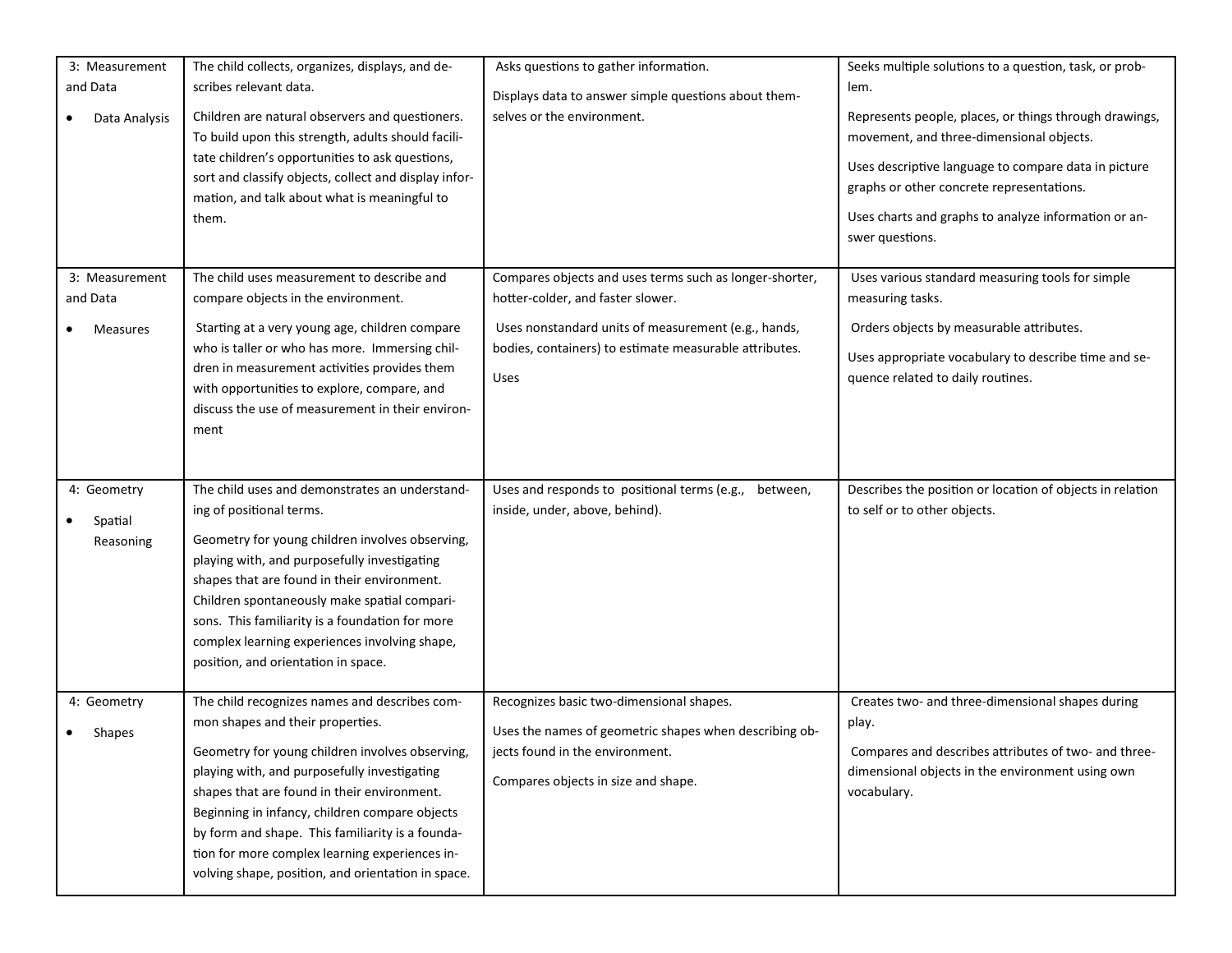| <b>NPHX Preschool</b><br><b>School Wide Expected Student Outcomes</b>                                                                 |                                                                                                                                                                                                                                                                                                                                                                                                                                                                                                                                                                                                                                                                                                                                                                                                                         |                                                                                                                                                                                                                                                                                                                                                                                                                                                                                                                 |                                                                                                                                                                                                                                                                                                                                                                                                                                                                                                                                                                                                                                                                                                                                                                                                                                                                                                |
|---------------------------------------------------------------------------------------------------------------------------------------|-------------------------------------------------------------------------------------------------------------------------------------------------------------------------------------------------------------------------------------------------------------------------------------------------------------------------------------------------------------------------------------------------------------------------------------------------------------------------------------------------------------------------------------------------------------------------------------------------------------------------------------------------------------------------------------------------------------------------------------------------------------------------------------------------------------------------|-----------------------------------------------------------------------------------------------------------------------------------------------------------------------------------------------------------------------------------------------------------------------------------------------------------------------------------------------------------------------------------------------------------------------------------------------------------------------------------------------------------------|------------------------------------------------------------------------------------------------------------------------------------------------------------------------------------------------------------------------------------------------------------------------------------------------------------------------------------------------------------------------------------------------------------------------------------------------------------------------------------------------------------------------------------------------------------------------------------------------------------------------------------------------------------------------------------------------------------------------------------------------------------------------------------------------------------------------------------------------------------------------------------------------|
|                                                                                                                                       |                                                                                                                                                                                                                                                                                                                                                                                                                                                                                                                                                                                                                                                                                                                                                                                                                         | <b>Domain: Science</b>                                                                                                                                                                                                                                                                                                                                                                                                                                                                                          |                                                                                                                                                                                                                                                                                                                                                                                                                                                                                                                                                                                                                                                                                                                                                                                                                                                                                                |
| <b>Strand / Concept</b>                                                                                                               | <b>Outcome</b>                                                                                                                                                                                                                                                                                                                                                                                                                                                                                                                                                                                                                                                                                                                                                                                                          | <b>Threes</b>                                                                                                                                                                                                                                                                                                                                                                                                                                                                                                   | Four's                                                                                                                                                                                                                                                                                                                                                                                                                                                                                                                                                                                                                                                                                                                                                                                                                                                                                         |
|                                                                                                                                       |                                                                                                                                                                                                                                                                                                                                                                                                                                                                                                                                                                                                                                                                                                                                                                                                                         |                                                                                                                                                                                                                                                                                                                                                                                                                                                                                                                 | Objective: By the end of the school year, the students will be able to                                                                                                                                                                                                                                                                                                                                                                                                                                                                                                                                                                                                                                                                                                                                                                                                                         |
| 1: Inquiry and<br>Application<br>Exploration,<br>Observations,<br>and<br>Hypotheses<br>1: Inquiry and<br>Application<br>Investigation | The child asks questions and makes predictions<br>while exploring and observing in the environ-<br>ment.<br>Children use their senses to observe by looking,<br>touching, tasting, smelling and listening. Curiosi-<br>ty about the natural world leads children to ask<br>questions. They ask Why? Where? What if?<br>How? Who?<br>The child tests predictions through exploration<br>and experimentation.<br>Children use their senses and a variety of tools<br>and materials to gather information while inves-<br>tigating. Active experimentation requires ques-<br>tioning, refining, and persistence. Children ex-<br>plore answers to their questions and begin to<br>form more complex conclusions. Information<br>gathered in the process extends a child's<br>knowledge of the world and their environment. | Exhibits curiosity about objects, living things, and other<br>natural events in the environment by using 1 or more<br>senses.<br>Identifies attributes of objects, living things, and natural<br>events in the environment.<br>Begins to describe the similarities, differences and rela-<br>tionships between objects, living things and natural<br>events.<br>Uses a variety of tools and materials to investigate.<br>Makes predictions and checks them through hands-on<br>investigation with adult support | Exhibits curiosity about objects, living things, and other<br>natural events in the environment by using 3 or more<br>senses.<br>Describes changes in objects, living things, and the natu-<br>ral events in the environment<br>Describes the similarities, differences and relationships<br>between objects, living things and natural events.<br>Asks and responds to questions about relationships of<br>objects, living things, and events in the natural environ-<br>ment.<br>Uses senses and tools, including technology, to gather<br>information, investigate materials and observe processes<br>and relationships.<br>Describes and discusses predictions, explanations, and<br>generalizations based on past experience.<br>Adjusts the experiment if results are different than ex-<br>pected and continues testing.<br>Maintains interest in a project or activity until completed |
| 1: Inquiry and<br>Application<br>Analysis and<br>Conclusions                                                                          | The child forms conclusions about observations<br>and experimentations.<br>Children form conclusions about their observa-<br>tions and experimentations by collecting and<br>thinking about the information gathered                                                                                                                                                                                                                                                                                                                                                                                                                                                                                                                                                                                                    | Identifies cause and effect relationships.<br>Constructs explanation about investigations.                                                                                                                                                                                                                                                                                                                                                                                                                      | Uses a variety of materials to record and organize data.<br>Classifies, compares, and contrasts objects, events, and<br>experiences.                                                                                                                                                                                                                                                                                                                                                                                                                                                                                                                                                                                                                                                                                                                                                           |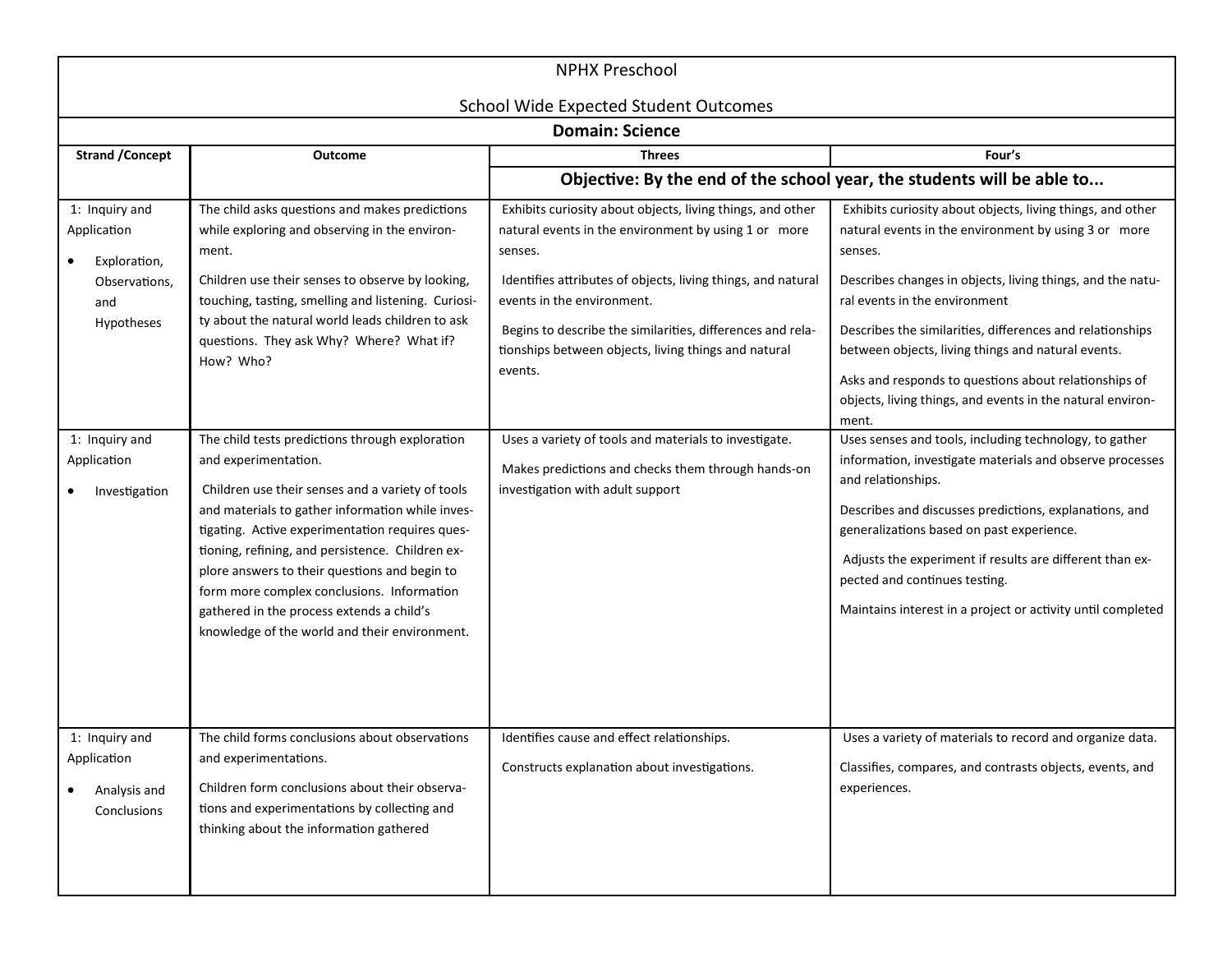| 1: Inquiry and | The child discusses and reflects upon the scien-                                                                                                                                                                                                                                                                           | Uses past knowledge to build new knowledge            | Displays and interprets data                                                        |
|----------------|----------------------------------------------------------------------------------------------------------------------------------------------------------------------------------------------------------------------------------------------------------------------------------------------------------------------------|-------------------------------------------------------|-------------------------------------------------------------------------------------|
| Application    | tific investigation and its findings.                                                                                                                                                                                                                                                                                      | Presents their scientific ideas in a variety of ways. | Presents their scientific ideas in a variety of ways.                               |
| Communication  | Based on past experiences, children use language<br>or an alternate communication system to show<br>recognition of scientific principles and a deeper<br>understanding of their environment. Science<br>incorporates language and literacy skills which<br>are an essential foundation for later reading<br>comprehension. |                                                       | Conducts further investigation based on prior experience<br>and information gained. |
|                |                                                                                                                                                                                                                                                                                                                            |                                                       |                                                                                     |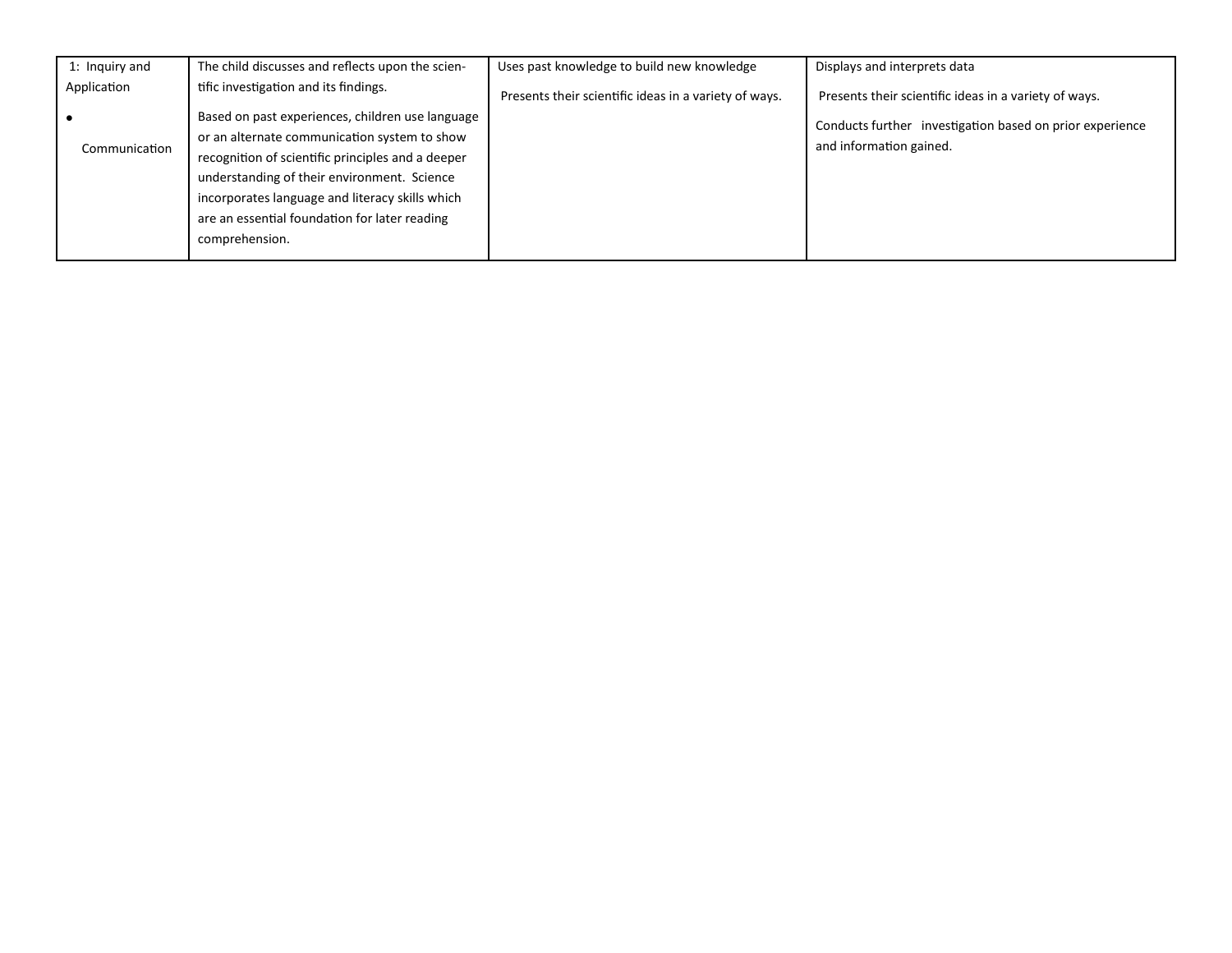| <b>NPHX Preschool</b>                    |                                                                                                                                                                                                                                                                                                                                                                                                                                                                                                                                                                                                                                                               |                                                                                                                                                                                                                                  |                                                                                                                                                                                                                                                             |  |
|------------------------------------------|---------------------------------------------------------------------------------------------------------------------------------------------------------------------------------------------------------------------------------------------------------------------------------------------------------------------------------------------------------------------------------------------------------------------------------------------------------------------------------------------------------------------------------------------------------------------------------------------------------------------------------------------------------------|----------------------------------------------------------------------------------------------------------------------------------------------------------------------------------------------------------------------------------|-------------------------------------------------------------------------------------------------------------------------------------------------------------------------------------------------------------------------------------------------------------|--|
|                                          | <b>School Wide Expected Student Outcomes</b><br><b>Domain: Social Studies</b>                                                                                                                                                                                                                                                                                                                                                                                                                                                                                                                                                                                 |                                                                                                                                                                                                                                  |                                                                                                                                                                                                                                                             |  |
| <b>Strand / Concept</b>                  | Outcome                                                                                                                                                                                                                                                                                                                                                                                                                                                                                                                                                                                                                                                       | <b>Threes</b>                                                                                                                                                                                                                    | Four's                                                                                                                                                                                                                                                      |  |
|                                          |                                                                                                                                                                                                                                                                                                                                                                                                                                                                                                                                                                                                                                                               | Objective: By the end of the school year, the students will be able to                                                                                                                                                           |                                                                                                                                                                                                                                                             |  |
| 1: Family<br>Understands<br>Family       | The child demonstrates an understanding of<br>families and the roles and responsibilities of be-<br>ing a family member.<br>Children are curious about their world. They<br>thrive on learning experiences that are meaning-<br>ful and that connect to what they have previous-<br>ly learned. A child's family is central to their<br>understanding of themselves and provides a<br>foundational reference for their roles and rela-<br>tionships at school and within the larger commu-<br>nity. As their perception grows, children further<br>expand this scope to understand how systems<br>work together.                                              | Views self as a member of the family unit.<br>Identifies family members; e.g., mother, father, sister,<br>brother, grandparents, cousins, etc.<br>Shows knowledge of family members' roles and responsi-<br>bilities in the home | Describes/discusses own family's cultural or family<br>traditions.<br>Identifies similarities and differences in their family<br>composition and the families of others.<br>Develops an awareness of their personal & family<br>history.                    |  |
| 2: Community<br>Understands<br>Community | The child recognizes that he/she lives in a place<br>with many people and that there are people and<br>events in other places.<br>Children become aware of and begin to recog-<br>nize and appreciate the similarities and differ-<br>ences between people through their experiences<br>of cultural and traditional events. Children gain<br>awareness of people and their backgrounds<br>through participation in their community and<br>learning environment. Children begin to under-<br>stand that events occur outside their own fami-<br>lies and their own environment through conver-<br>sation with peers and exposure to the cultures of<br>others. | Describes some characteristics (e.g., clothing, food, jobs) of<br>the people in her community                                                                                                                                    | Recognizes that places where people live are made up<br>of individuals from different cultures and who speak<br>different languages.<br>Identifies, discusses and asks questions about similari-<br>ties and differences in other people in their community |  |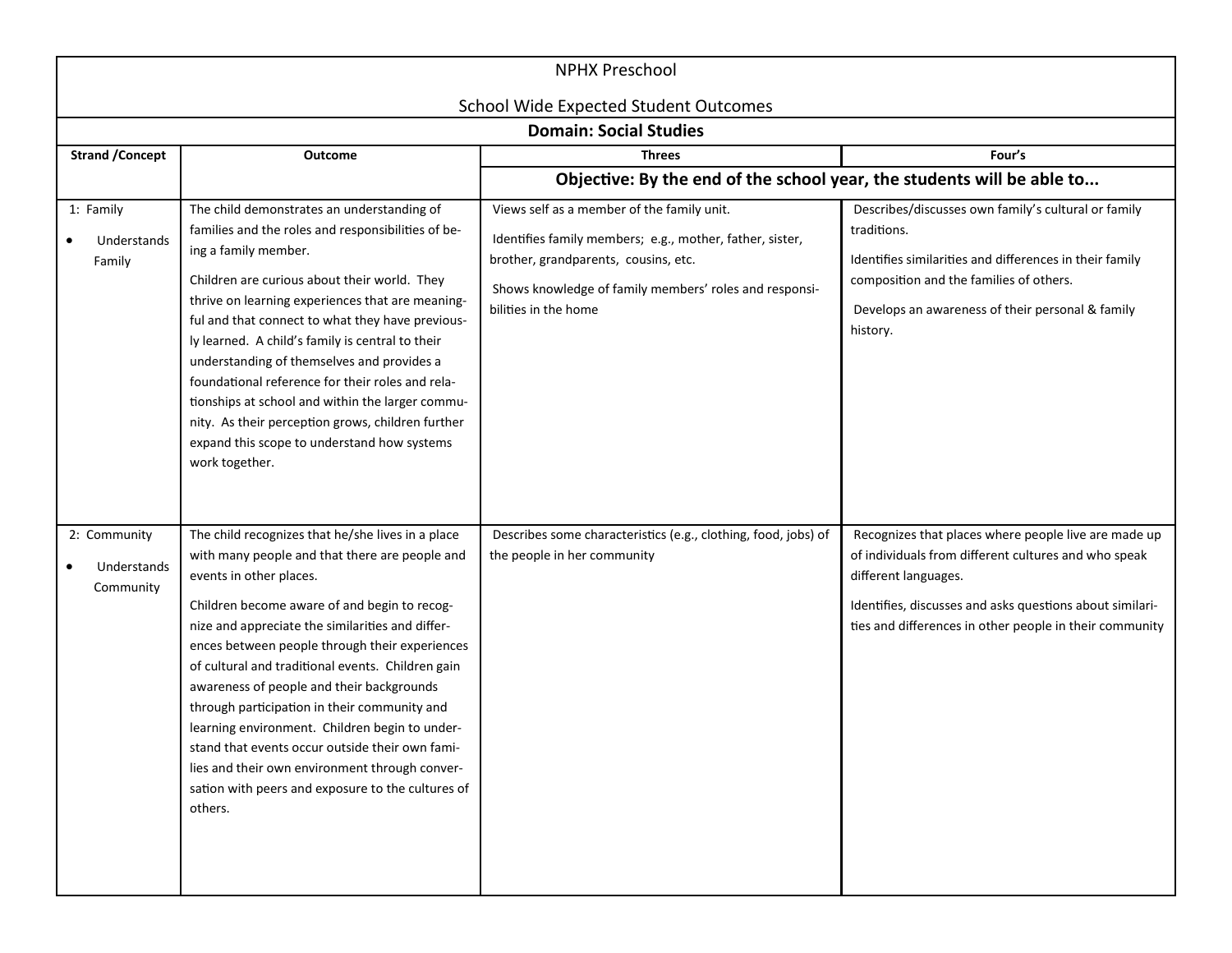| 2: Community<br>Rights, Re-<br>sponsibilities<br>and Roles<br>within<br>Community          | The child demonstrates a sense of belonging to<br>the community and contributes to its care.<br>Children recognize themselves as part of their<br>home and community. Children are given oppor-<br>tunities to experience choices and to make their<br>own decisions in order to demonstrate their<br>roles as individuals. As children learn to demon-<br>strate respect for ideas and rules, they gain the<br>skills necessary for being contributing members<br>of the family and of a community. | Recognizes that people rely on others for goods and ser-<br>vices; e.g., farm goods, mail delivery, safety or health<br>care.<br>Seeks opportunities for leadership.<br>Describes the purpose of rules<br>Describes their role at home, at school, and in the com-<br>munity. | Demonstrates responsible behaviors<br>Shows an understanding of how to care for the environ-<br>ment.<br>Recognizes that people have wants and must make<br>choices because resources and materials are limited.       |
|--------------------------------------------------------------------------------------------|------------------------------------------------------------------------------------------------------------------------------------------------------------------------------------------------------------------------------------------------------------------------------------------------------------------------------------------------------------------------------------------------------------------------------------------------------------------------------------------------------|-------------------------------------------------------------------------------------------------------------------------------------------------------------------------------------------------------------------------------------------------------------------------------|------------------------------------------------------------------------------------------------------------------------------------------------------------------------------------------------------------------------|
| 2: Community<br>Geography                                                                  | The child demonstrates an awareness of loca-<br>tions within and around their community.<br>As young children explore their community and<br>visit a variety of places, they begin to develop a<br>sense of direction and location. While going for<br>rides on the bus or in a car, or while walking in<br>their neighborhoods, children become aware of<br>signs, symbols and other landmarks.                                                                                                     | Uses words to describe directionality and/or location<br>within the community.<br>Describes some physical features of the environment in<br>which he/she lives; e.g., bodies of water, mountains,<br>weather.                                                                 | Describes or draws aspects of the geography of the<br>classroom, home, and community.<br>Recognizes aspects of the environment, such as roads,<br>buildings, trees, gardens, bodies of water, or land for-<br>mations. |
| 3: Historical<br><b>Thinking</b><br>Understands<br>$Time -$<br>Past, Present and<br>Future | The child demonstrates an awareness of time<br>and sequence of events in their daily lives.<br>As young children explore their family and com-<br>munity identity and roles, they begin to develop<br>a sense of what is in the past and what is in the<br>future. While describing, experiencing, planning<br>or discussing past events, children become<br>aware of time, what is now and what is later.                                                                                           | Demonstrates an understanding of time in the context of<br>daily experiences.                                                                                                                                                                                                 | Understands that events happened in the past and how<br>these events relate to one's self, family and community.                                                                                                       |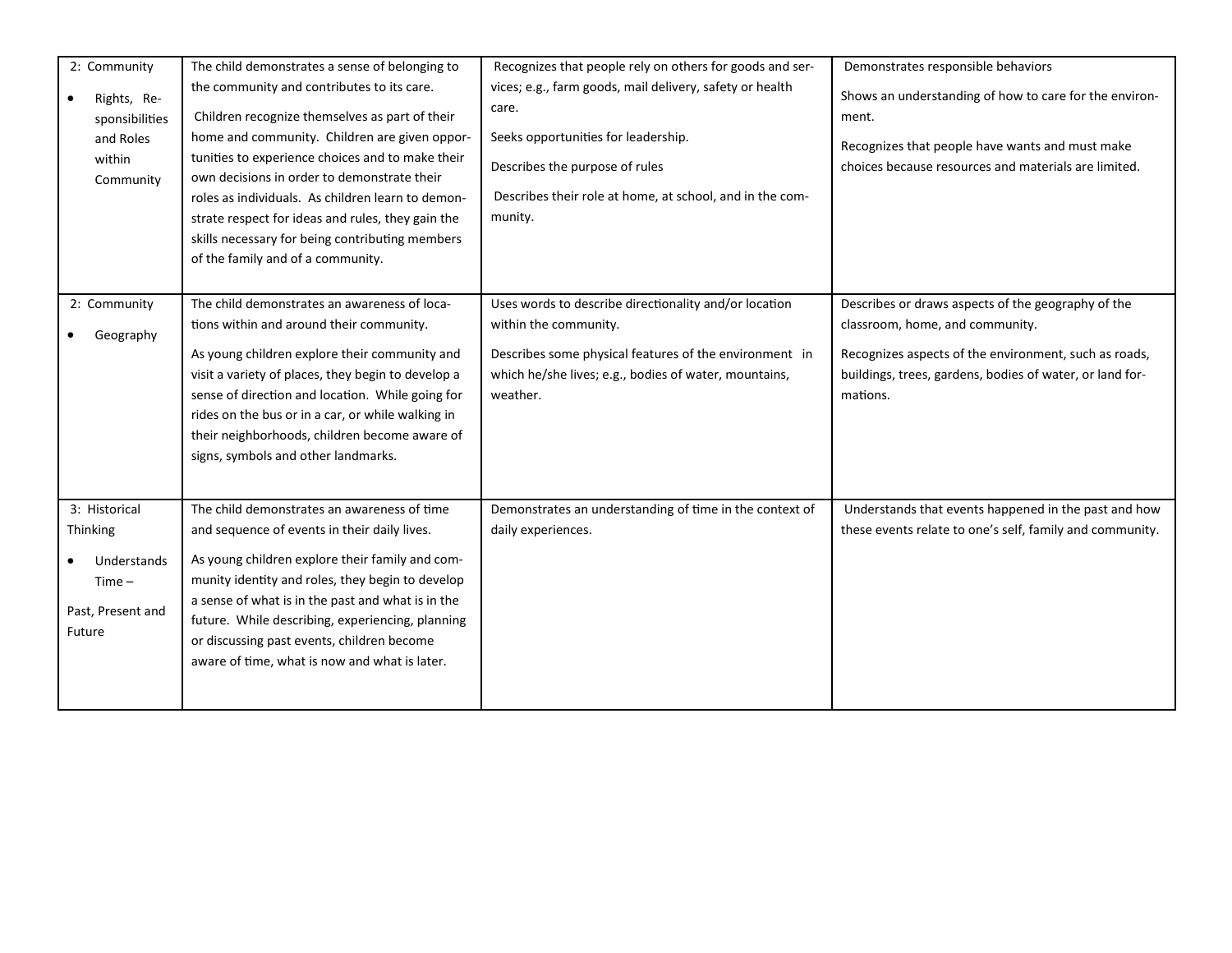| <b>NPHX Preschool</b>                                                                          |                                                                                                                                                                                                                                                                                                                                                                                                                                                                                                                                                                                                                         |                                                                                                                                                                                                                                                                                                                                                                                                     |                                                                                                                                                                                                 |
|------------------------------------------------------------------------------------------------|-------------------------------------------------------------------------------------------------------------------------------------------------------------------------------------------------------------------------------------------------------------------------------------------------------------------------------------------------------------------------------------------------------------------------------------------------------------------------------------------------------------------------------------------------------------------------------------------------------------------------|-----------------------------------------------------------------------------------------------------------------------------------------------------------------------------------------------------------------------------------------------------------------------------------------------------------------------------------------------------------------------------------------------------|-------------------------------------------------------------------------------------------------------------------------------------------------------------------------------------------------|
| <b>School Wide Expected Student Outcomes</b><br>Domain: Physical Development, Health, & Safety |                                                                                                                                                                                                                                                                                                                                                                                                                                                                                                                                                                                                                         |                                                                                                                                                                                                                                                                                                                                                                                                     |                                                                                                                                                                                                 |
| <b>Strand / Concept</b>                                                                        | Outcome                                                                                                                                                                                                                                                                                                                                                                                                                                                                                                                                                                                                                 | Threes                                                                                                                                                                                                                                                                                                                                                                                              | Four's                                                                                                                                                                                          |
| Objective: By the end of the school year, the students will be able to                         |                                                                                                                                                                                                                                                                                                                                                                                                                                                                                                                                                                                                                         |                                                                                                                                                                                                                                                                                                                                                                                                     |                                                                                                                                                                                                 |
| 1: Physical and<br>Motor Develop-<br>ment<br><b>Gross Motor</b><br>Develop-<br>ment            | The child moves with balance, control and coor-<br>dination.<br>Children are in constant motion. This movement<br>develops young children's large muscles as they<br>run, jump, and play in both structured and un-<br>structured settings. Children increase their abil-<br>ity to control their bodies and learn that regular<br>physical activity can enhance their overall physi-<br>cal, social and mental health.                                                                                                                                                                                                 | Moves with balance.<br>Moves with control (e.g., walks, runs, skips, jumps, gallops,<br>hops).<br>Moves with coordination.<br>Demonstrates spatial awareness in physical activity                                                                                                                                                                                                                   | Moves with balance.<br>Moves with control (e.g., walks, runs, skips, jumps, gal-<br>lops, hops).<br>Moves with coordination.<br>Demonstrates spatial awareness in physical activity             |
| 1: Physical and<br>Motor Develop-<br>ment<br><b>Fine Motor</b><br>Develop-<br>ment             | The child uses fingers, hands and wrists to ma-<br>nipulate tools and materials.<br>Developing fine motor skills is an important<br>foundation for other developmental areas such<br>as cognitive development, artistic expression,<br>daily living skills and handwriting. Children begin<br>to demonstrate an increased amount of<br>strength, dexterity, and stamina to perform fine<br>motor tasks using a variety of manipulatives and<br>tools. When children are engaged in appropriate<br>activities and experiences, they develop the abil-<br>ity to gain fine motor control, which leads to<br>independence. | Uses fingers, hands, and wrists to manipulate a variety of<br>tools and materials, (e.g., crayons, markers, chalk, sponges,<br>paint brushes, scissors, pencils, silverware).<br>Uses eye-hand coordination to perform simple tasks.<br>Manipulates smaller objects, tools and instruments that<br>require wrist and squeezing motions.<br>Manipulates a range of objects, such as blocks or books. | Develops hand strength and dexterity<br>Develops eye-hand coordination to use everyday tools,<br>such as pitchers for pouring or utensils for eating<br>Uses fine motor skills in daily living. |
| 2: Health<br>Personal<br>Health and<br>Hygiene<br>Practices                                    | Child demonstrates knowledge of personal<br>health practices, routines and understands the<br>functions of body parts.<br>Children begin at a young age to learn living skills<br>that will assist them in making appropriate<br>healthy choices. They learn that proper nutri-<br>tion, exercise and rest are necessary for a<br>healthy body.                                                                                                                                                                                                                                                                         | Completes personal care tasks, such as dressing, brushing<br>teeth, toileting, and washing hands independently from<br>adults.<br>Demonstrates healthy practices: 1) Nutrition; 2) Physical<br><b>Activity and Rest</b><br>Awareness of the functions of body parts.                                                                                                                                | Demonstrates hygiene practices.                                                                                                                                                                 |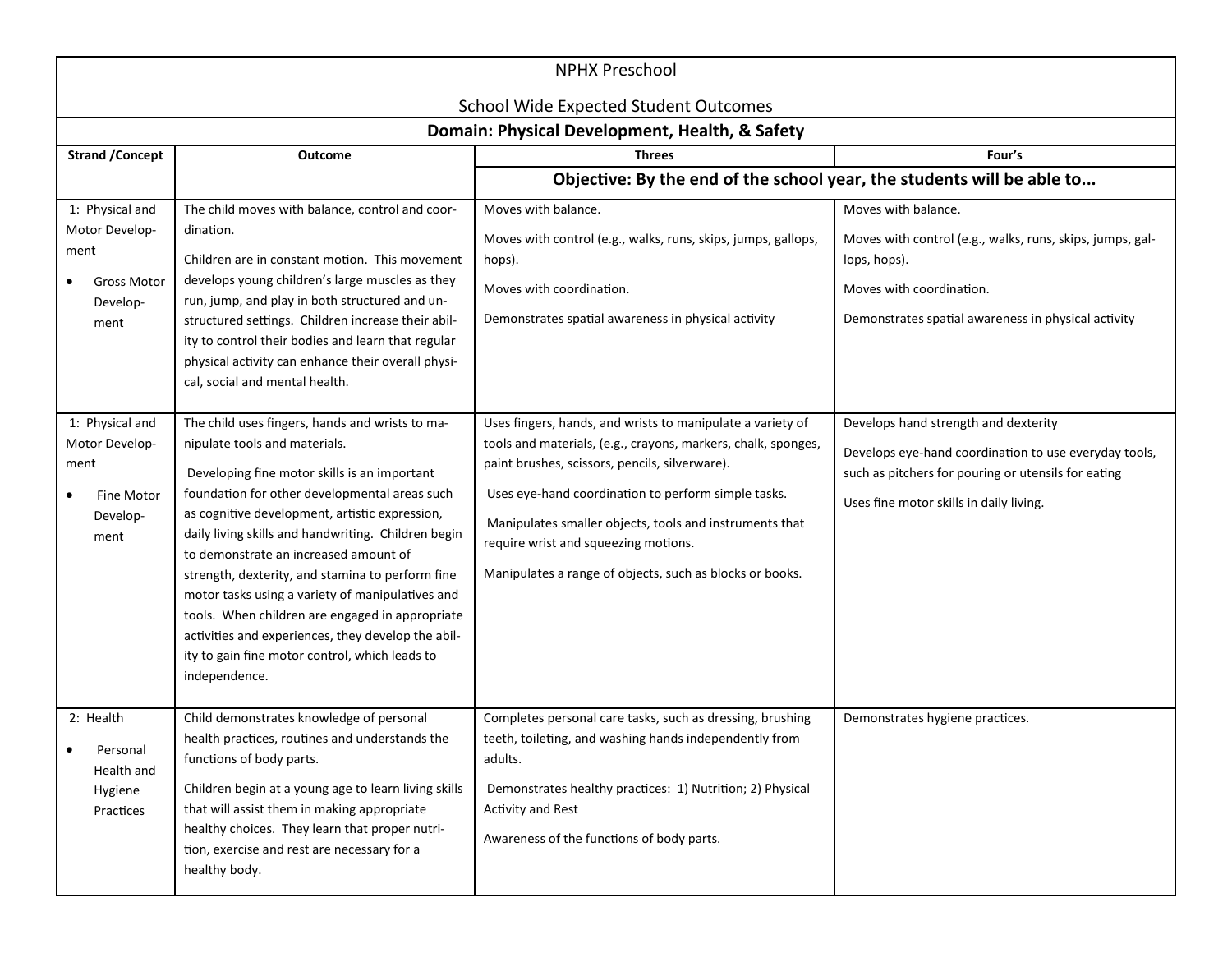| 3: Safety            | Child demonstrates knowledge of personal safety | Identifies and follows basic safety rules with guidance and | Demonstrates Transportation and Street Safety Practic- |
|----------------------|-------------------------------------------------|-------------------------------------------------------------|--------------------------------------------------------|
|                      | practices and routines.                         | support; e.g., sun safety, animal and plant safety, outdoor | es                                                     |
| Safety and<br>Injury | Children demonstrate awareness and under-       | and indoor safety.                                          | Enforces personal boundaries (Safety, Self Advocacy    |
| Prevention           | standing of personal and environmental safety   | Demonstrates Emergency Safety Practices.                    | and Boundary Awareness).                               |
|                      | rules and how to keep themselves safe. These    | Identifies how adults help to keep us safe.                 | Knows personal information.                            |
|                      | principles should be relevant to Arizona and to |                                                             |                                                        |
|                      | the community/region in which the child lives.  |                                                             |                                                        |
|                      | Indicators                                      |                                                             |                                                        |
|                      |                                                 |                                                             |                                                        |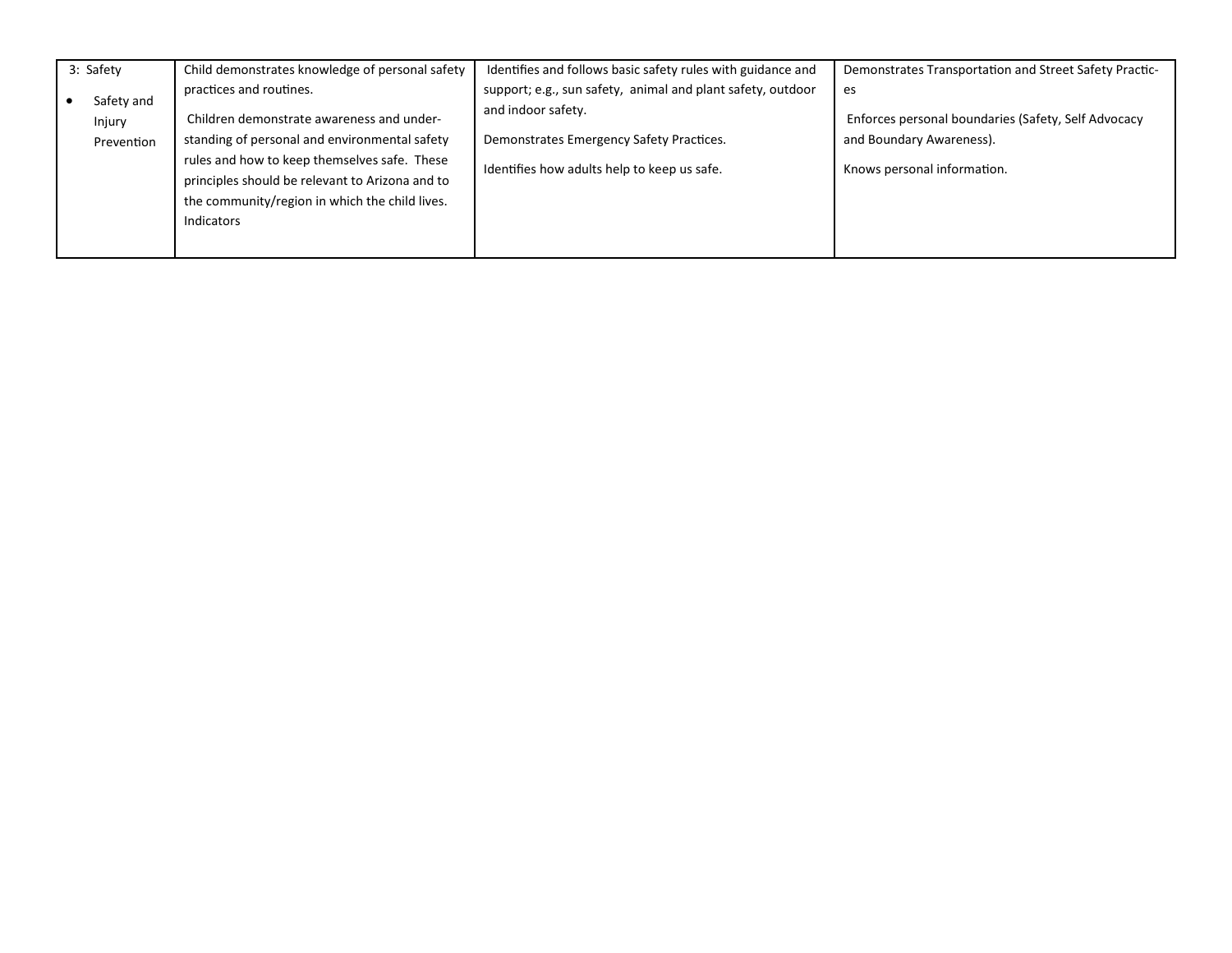| <b>NPHX Preschool</b><br><b>School Wide Expected Student Outcomes</b>                                            |                                                                                                                                                                                                                                                                                                                                                                                                                                                                                                                                                                                     |                                                                                                                                                                                                                                                                                                                                                                                                                                         |                                                                                                                                                                                                                                                                                                                                                                                                               |
|------------------------------------------------------------------------------------------------------------------|-------------------------------------------------------------------------------------------------------------------------------------------------------------------------------------------------------------------------------------------------------------------------------------------------------------------------------------------------------------------------------------------------------------------------------------------------------------------------------------------------------------------------------------------------------------------------------------|-----------------------------------------------------------------------------------------------------------------------------------------------------------------------------------------------------------------------------------------------------------------------------------------------------------------------------------------------------------------------------------------------------------------------------------------|---------------------------------------------------------------------------------------------------------------------------------------------------------------------------------------------------------------------------------------------------------------------------------------------------------------------------------------------------------------------------------------------------------------|
| <b>Domain: Fine Arts</b>                                                                                         |                                                                                                                                                                                                                                                                                                                                                                                                                                                                                                                                                                                     |                                                                                                                                                                                                                                                                                                                                                                                                                                         |                                                                                                                                                                                                                                                                                                                                                                                                               |
| <b>Strand / Concept</b>                                                                                          | Outcome                                                                                                                                                                                                                                                                                                                                                                                                                                                                                                                                                                             | <b>Threes</b>                                                                                                                                                                                                                                                                                                                                                                                                                           | Four's                                                                                                                                                                                                                                                                                                                                                                                                        |
|                                                                                                                  |                                                                                                                                                                                                                                                                                                                                                                                                                                                                                                                                                                                     | Objective: By the end of the school year, the students will be able to                                                                                                                                                                                                                                                                                                                                                                  |                                                                                                                                                                                                                                                                                                                                                                                                               |
| 1: Visual Arts<br>Creates and<br>Under-<br>stands Visu-<br>al Arts                                               | The child uses a wide variety of materials, media,<br>tools, techniques and processes to explore, cre-<br>ate and understand art.<br>Children communicate ideas, experiences and<br>feelings by leaving their mark with crayons,<br>markers, paints, modeling and construction of<br>masterpieces. Children discover that they and<br>others are artists. Children begin to develop<br>vocabulary to share their opinions about artistic<br>creations and experiences. They reflect upon<br>and describe the characteristics and qualities of<br>their work and the work of others. | Uses a variety of materials/media, tools and techniques<br>to create original works of art (e.g., paper, rocks, sand,<br>clay; tools such as cotton swabs, small/large brushes,<br>drinking straws, and techniques such as drawing, painting,<br>sculpting)<br>Creates art work with details which represent creative<br>and personal choices, ideas, experiences and feelings.<br>Creates art in two and three dimensions              | Uses a variety of materials/media, tools and techniques<br>to create original works of art (e.g., paper, rocks, sand,<br>clay; tools such as cotton swabs, small/large brushes,<br>drinking straws, and techniques such as drawing,<br>painting, sculpting)<br>Creates art in two and three dimensions<br>Seeks an understanding of artwork by self or others by<br>commenting on or questioning the artwork. |
| 2: Music and<br>Creative Move-<br>ment<br>Creates and<br>Under-<br>stands Mu-<br>sic, Move-<br>ment and<br>Dance | The child uses a wide variety of instruments,<br>movements, techniques and music to explore<br>and create.<br>Singing, dancing, making music and moving to<br>sounds/rhythms are fundamental musical activi-<br>ties of young children. These activities help<br>young children explore and demonstrate self-<br>expression, creativity, body awareness and nur-<br>tures appreciation of the arts. Children begin to<br>develop a vocabulary to share opinions about<br>musical/movement creations and experiences.                                                                | Experiments with a variety of instruments, vocalizations,<br>sounds or creative movements.<br>Sings/moves to familiar rhymes, songs, and chants.<br>Responds to different types of music, (e.g., rock, classical,<br>jazz, spirituals, reggae, Native American chants, gospel,<br>bluegrass, Iullabies, marches and country music).<br>Uses creative movement and dance to interpret the mood<br>of various types of music and stories. | Uses familiar songs, rhymes or chants to create his/her<br>own musical/movement improvisations.<br>Responds to different types of music, (e.g., rock, classi-<br>cal, jazz, spirituals, reggae, Native American chants, gos-<br>pel, bluegrass, lullabies, marches and country music).<br>Uses creative movement and dance to interpret the<br>mood of various types of music and stories.                    |
| 3: Drama<br>Creates<br>Dramatic<br>Activities                                                                    | The child uses the portrayal of events, charac-<br>ters, or stories through acting and using props<br>and language to explore and create.<br>Children use the richness of their daily activities<br>to create pretend play, assuming different roles<br>and characters. These experiences contribute to<br>children's ability to self-regulate, communicate<br>more effectively and engage in cooperative activ-<br>ity with peers while practicing roles of others.                                                                                                                | Assumes roles from daily activities using a variety of<br>props.<br>Pretends an object exists without using a prop.<br>Dramatizes familiar stories                                                                                                                                                                                                                                                                                      | Takes on more than one dramatic play role at a time.<br>Pretends an object exists without using a prop.<br>Dramatizes familiar stories<br>Adds details and new elements to dramatic play situa-<br>tions.                                                                                                                                                                                                     |